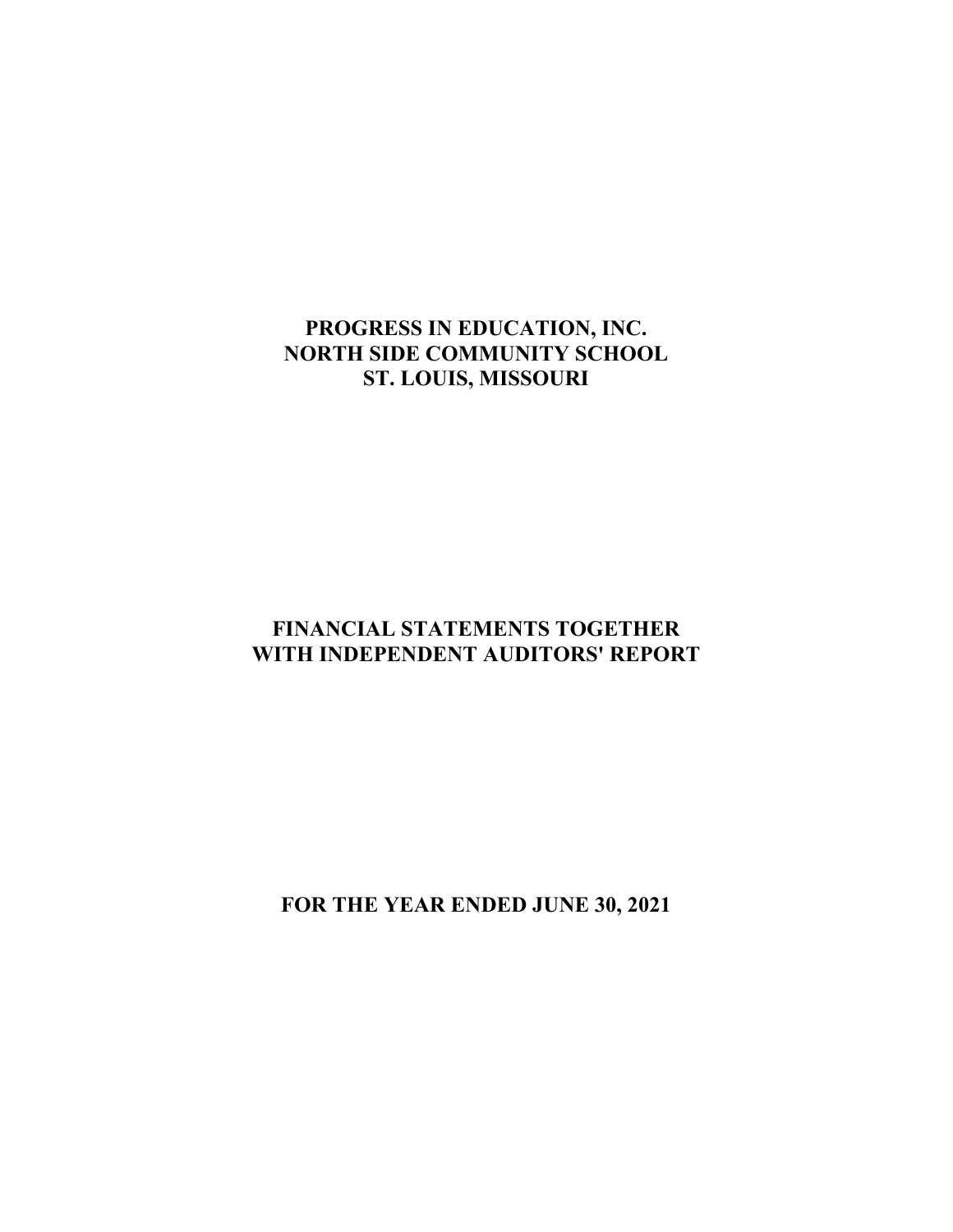# **PROGRESS IN EDUCATION, INC. NORTH SIDE COMMUNITY SCHOOL TABLE OF CONTENTS**

| <b>FINANCIAL STATEMENTS:</b>                                                                                                                                            |  |
|-------------------------------------------------------------------------------------------------------------------------------------------------------------------------|--|
|                                                                                                                                                                         |  |
| Statement of Revenues, Expenses and Change in Net Assets - Modified Cash Basis 4                                                                                        |  |
|                                                                                                                                                                         |  |
|                                                                                                                                                                         |  |
|                                                                                                                                                                         |  |
| <b>SUPPLEMENTARY INFORMATION:</b>                                                                                                                                       |  |
| <b>Statement of Assets, Liabilities</b>                                                                                                                                 |  |
| Statement of Revenues, Expenditures and                                                                                                                                 |  |
|                                                                                                                                                                         |  |
|                                                                                                                                                                         |  |
|                                                                                                                                                                         |  |
| <b>INTERNAL CONTROL AND COMPLIANCE:</b>                                                                                                                                 |  |
| Independent Auditors' Report on the Administration's Assertions About Compliance with                                                                                   |  |
|                                                                                                                                                                         |  |
| Independent Auditors' Report on Internal Control over Financial Reporting and on Compliance<br>and Other Matters Based on an Audit of Financial Statements Performed in |  |
| Independent Auditors' Report on Compliance for Each Major Federal Program<br>and on Internal Control Over Compliance as Required by                                     |  |
|                                                                                                                                                                         |  |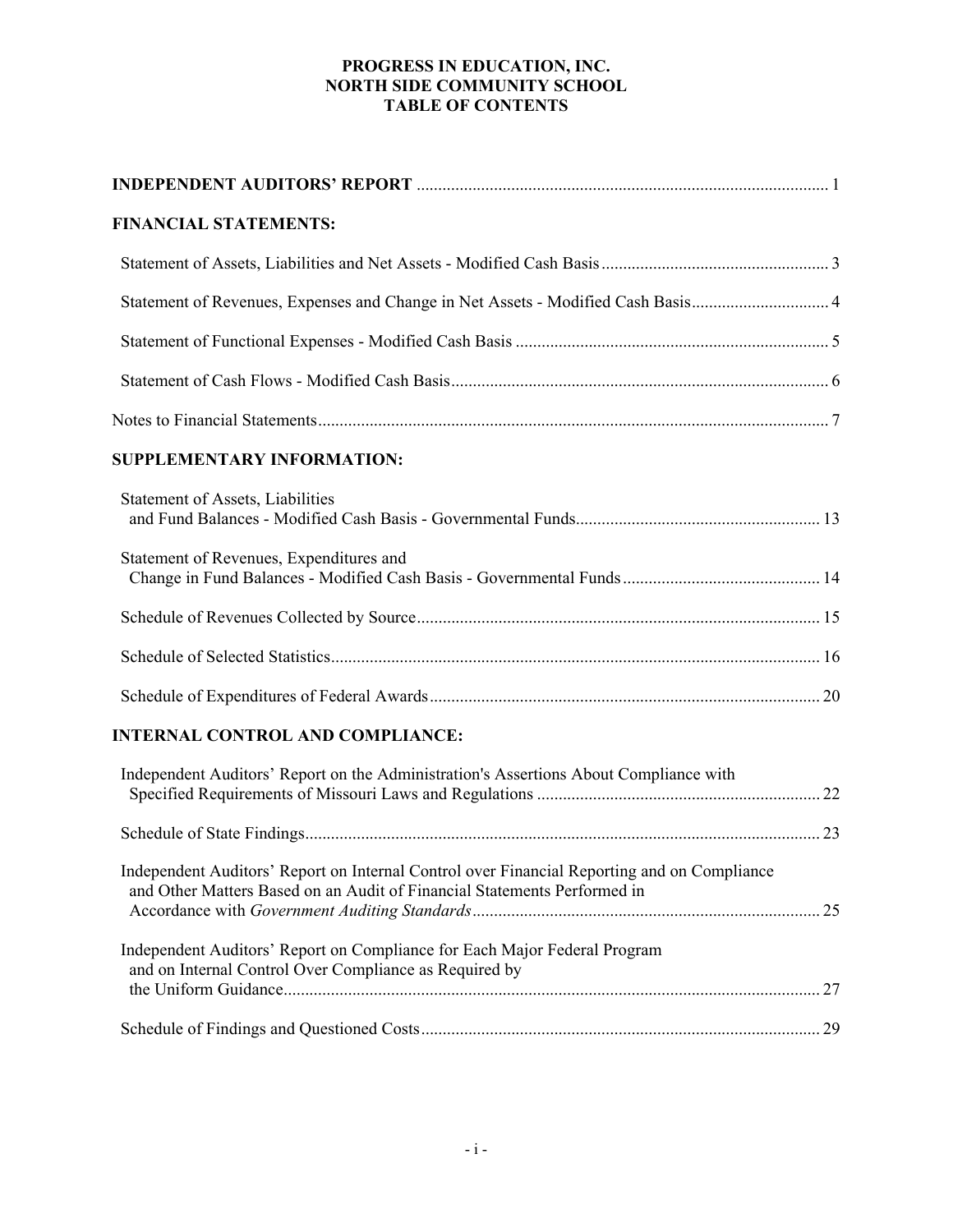WESTBROOK & CO., P.C.

Certified Public Accountants

749 Driskill Drive Richmond, MO 64085

306 N Mason Carrollton, MO 64633

### **INDEPENDENT AUDITORS' REPORT**

To the Governing Board Progress in Education, Inc. North Side Community School

We have audited the accompanying statement of assets, liabilities and net assets - modified cash basis of Progress in Education, Inc. - North Side Community School (a nonprofit organization) as of June 30, 2021, and the related statements of revenues, expenses and change in net assets, functional expenses and cash flows - modified cash basis for the year then ended, and the related notes to the financial statements.

### *Management's Responsibility for the Financial Statements*

Management is responsible for the preparation and fair presentation of these financial statements in accordance with the modified cash basis of accounting described in Note B. This includes determining that the modified cash basis of accounting is an acceptable basis for the preparation of the financial statements in the circumstances. Management is also responsible for the design, implementation, and maintenance of internal control relevant to the preparation and fair presentation of the financial statements that are free from material misstatement, whether due to fraud or error.

### *Auditors' Responsibility*

Our responsibility is to express an opinion on these financial statements based on our audit. We conducted our audit in accordance with auditing standards generally accepted in the United States of America and the standards applicable to financial audits contained in *Government Auditing Standards,* issued by the Comptroller General of the United States. Those standards require that we plan and perform the audit to obtain reasonable assurance about whether the financial statements are free from material misstatement.

An audit involves performing procedures to obtain audit evidence about the amounts and disclosures in the financial statements. The procedures selected depend on the auditors' judgment, including the assessment of the risks of material misstatement of the financial statements, whether due to fraud or error. In making those risk assessments, the auditor considers internal control relevant to the School's preparation and fair presentation of the financial statements in order to design audit procedures that are appropriate in the circumstances but not for the purpose of expressing an opinion on the effectiveness of the Schools' internal control. Accordingly, we express no such opinion. An audit also includes evaluating the appropriateness of accounting policies used, and the reasonableness of significant accounting estimates made, by management, as well as evaluating the overall presentation of the financial statements.

We believe that the audit evidence we have obtained is sufficient and appropriate to provide a basis for our audit opinion.

**Member, American Institute of Certified Public Accountants; Missouri Society of Certified Public Accountants**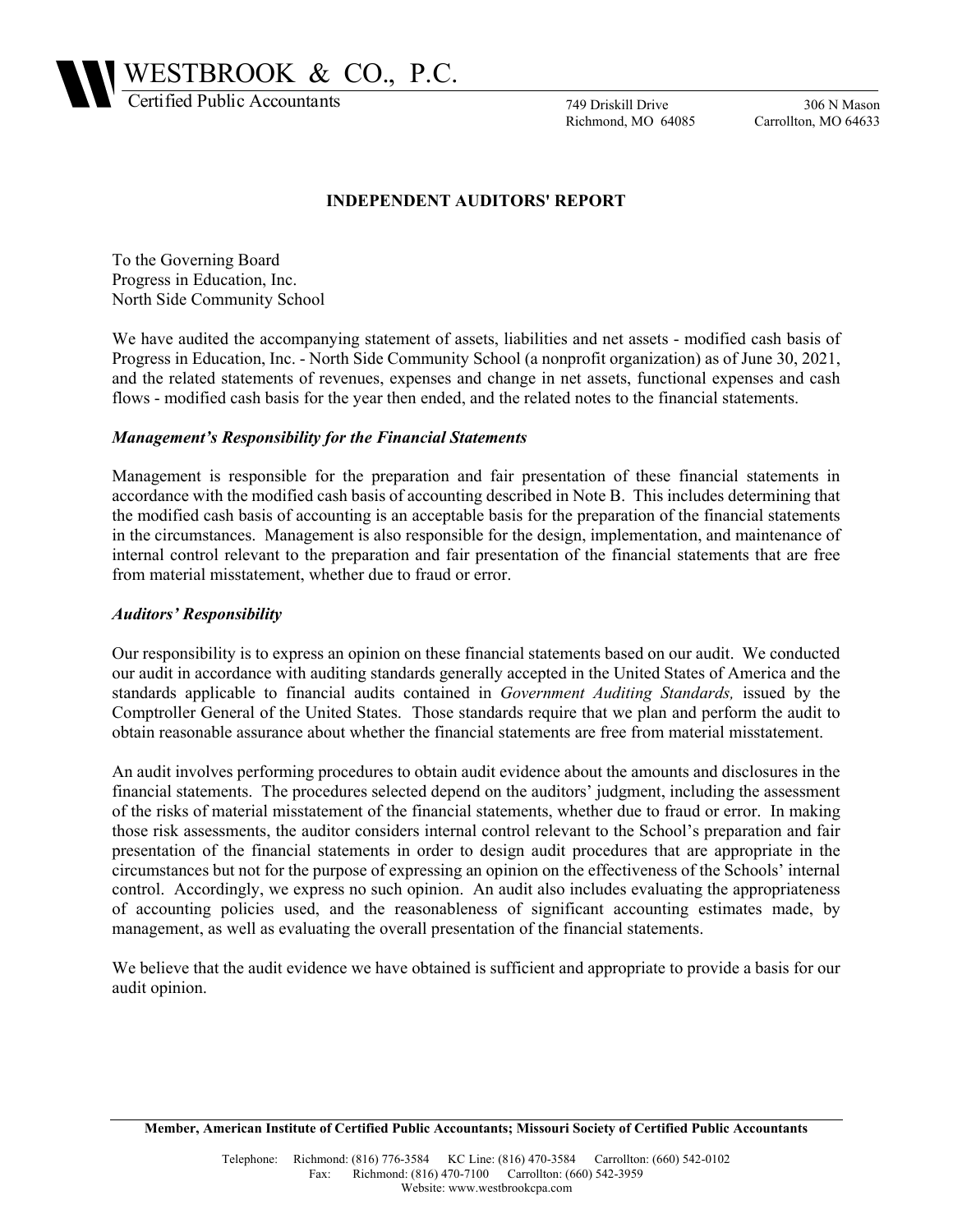### *Opinion*

In our opinion, the financial statements referred to above present fairly, in all material respects, the assets, liabilities and net assets of Progress in Education, Inc. - North Side Community School as of June 30, 2021 and the revenues, expenses and change in its net assets and cash flows for the year then ended, in conformity with the modified cash basis of accounting described in Note B.

### *Other Information*

Our audit was conducted for the purpose of forming an opinion on the financial statements that collectively comprise the School's basic financial statements. The supplementary information presented on pages 12 through 20, including the schedule of expenditures of federal awards as required by Title 2 U.S. *Code of Federal Regulations* Part 200, *Uniform Administrative Requirements, Cost Principles, and Audit Requirements for Federal Awards,* is presented for purposes of additional analysis and is not a required part of the financial statements. Such information is the responsibility of management and was derived from and relates directly to the underlying accounting and other records used to prepare the financial statements. The information has been subjected to the auditing procedures applied in the audit of the basic financial statements and certain additional procedures, including comparing and reconciling such information directly to the underlying accounting and other records used to prepare the financial statements or to the financial statements themselves, and other additional procedures in accordance with auditing standards generally accepted in the United States of America. In our opinion, the supplementary information listed in the table of contents is fairly stated in all material respects, in relation to the financial statements as a whole on the basis of accounting described in Note B.

# **Other Reporting Required by** *Government Auditing Standards*

In accordance with *Government Auditing Standards*, we have also issued our report dated February 3, 2022 on our consideration of the School's internal control over financial reporting and on our tests of its compliance with certain provisions of laws, regulations, contracts and grant agreements. The purpose of that report is solely to describe the scope of our testing of internal control over financial reporting and compliance and the results of that testing and not to provide an opinion on the effectiveness of the School's internal control over financial reporting or on compliance. That report is an integral part of an audit performed in accordance with *Government Auditing Standards* in considering the School's internal control over financial reporting and compliance.

# *Basis of Accounting*

We draw attention to Note B of the financial statements that describes the basis of accounting. The financial statements are prepared on the modified cash basis of accounting, which is a basis of accounting other than accounting principles generally accepted in the United States of America. Our opinion is not modified with respect to this matter.

Westbrook E Co. P.C.

Richmond, Missouri February 3, 2022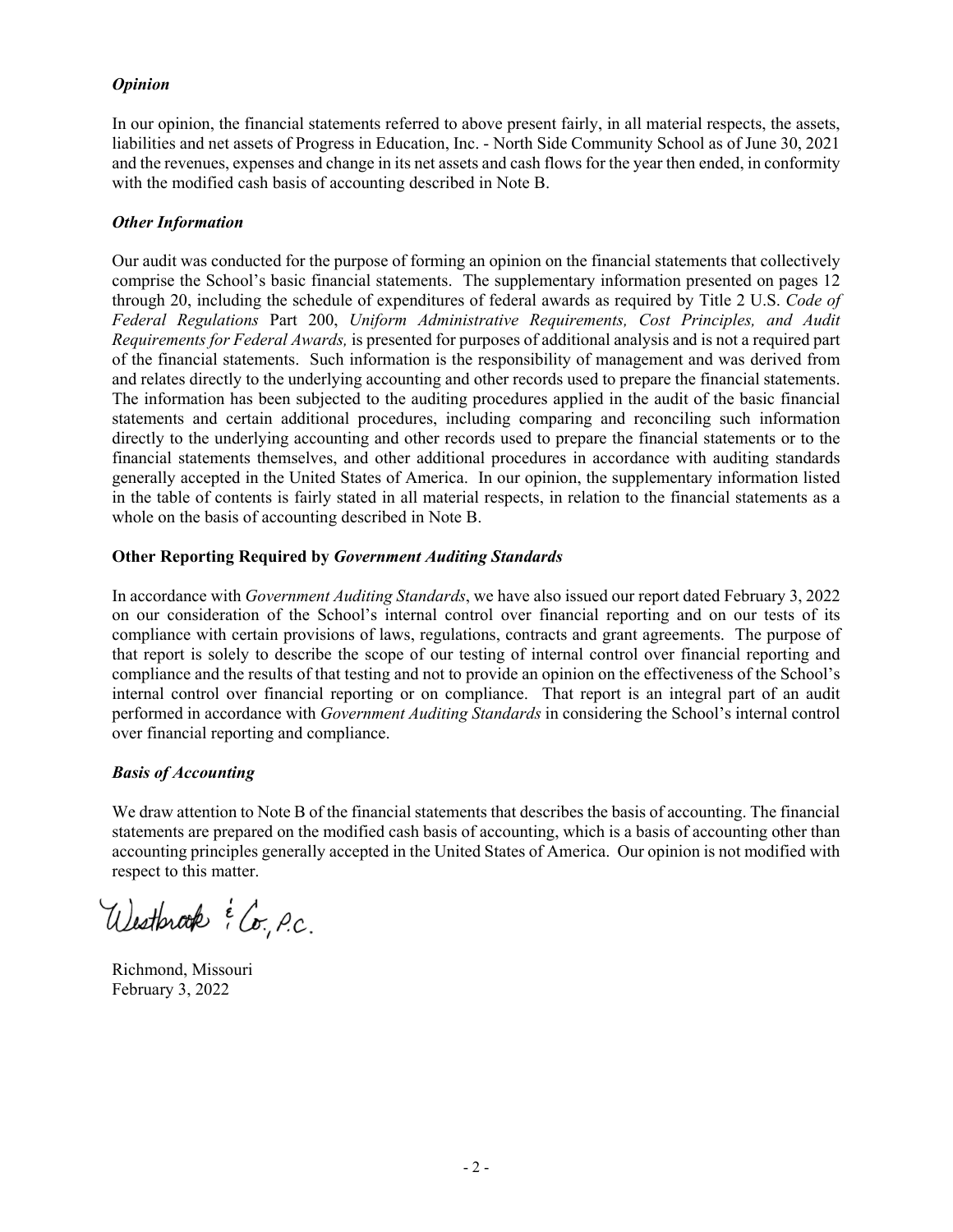### **PROGRESS IN EDUCATION, INC. NORTH SIDE COMMUNITY SCHOOL STATEMENT OF ACTIVITIES, LIABILITIES AND NET ASSETS - MODIFIED CASH BASIS JUNE 30, 2021**

### **ASSETS**

| Cash<br>Property and equipment, net | \$<br>2,168,136<br>3,920,666 |
|-------------------------------------|------------------------------|
| <b>Total Assets</b>                 | \$<br>6,088,802              |
| <b>LIABILITIES AND NET ASSETS</b>   |                              |
| Liabilities:                        |                              |
| Notes payable, net                  | \$<br>1,408,635              |
| Net Assets:                         |                              |
| Without donor restrictions          | 4,680,167                    |
| Total Liabilities and Net Assets    | \$<br>6,088,802              |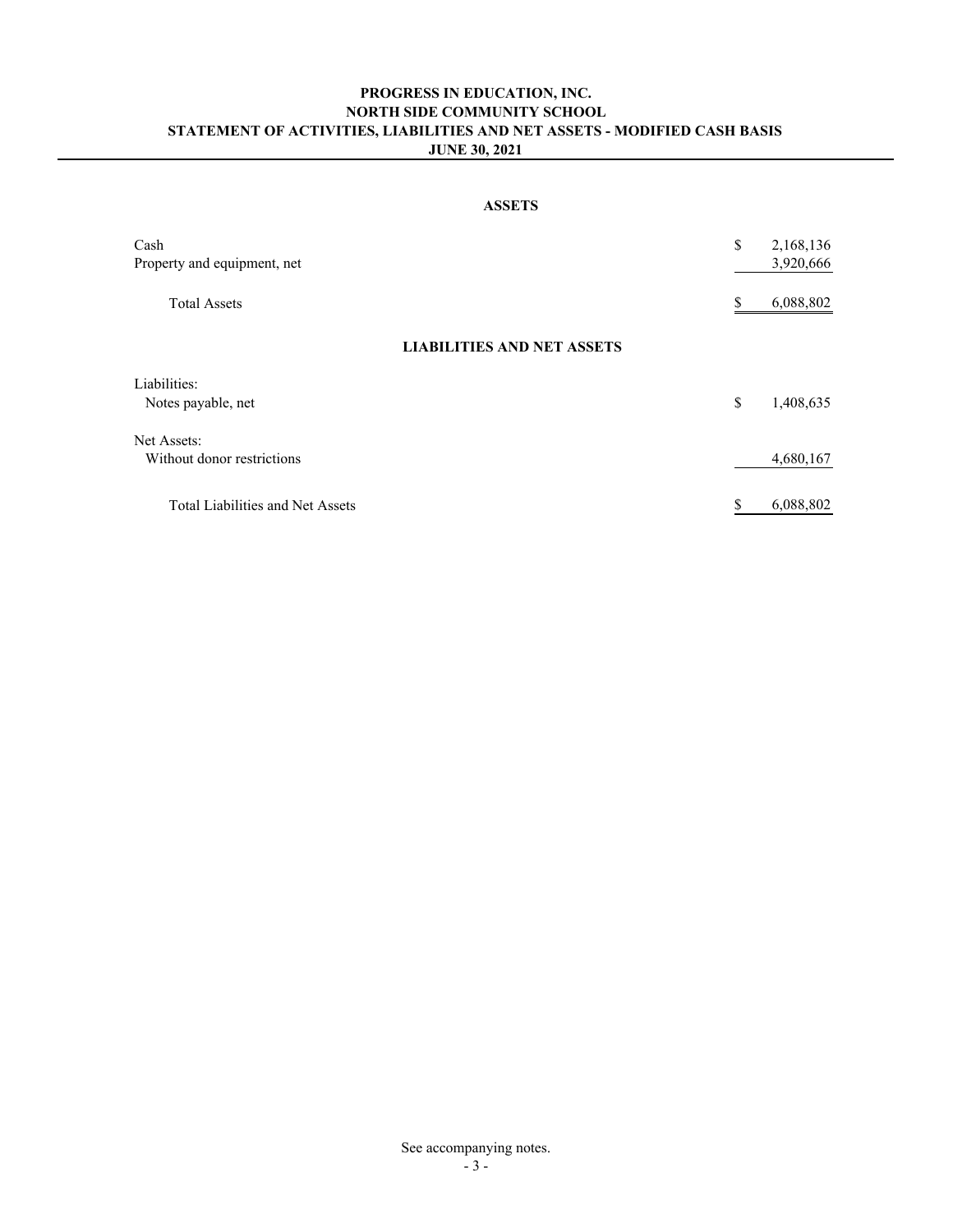# **PROGRESS IN EDUCATION, INC. NORTH SIDE COMMUNITY SCHOOL STATEMENT OF REVENUES, EXPENSES AND CHANGE IN NET ASSETS - MODIFIED CASH BASIS FOR THE YEAR ENDED JUNE 30, 2021**

|                                                         | Without Donor<br>Restrictions | With Donor<br>Restrictions | Total                     |  |                 |
|---------------------------------------------------------|-------------------------------|----------------------------|---------------------------|--|-----------------|
| <b>REVENUES:</b>                                        |                               |                            |                           |  |                 |
| Government grants and contracts                         | \$                            | 6,814,597                  | $\boldsymbol{\mathsf{S}}$ |  | 6,814,597<br>\$ |
| Grants and donations                                    |                               | 495,834                    | 531,666                   |  | 1,027,500       |
| Other revenue                                           |                               | 70,582                     |                           |  | 70,582          |
| Investment income                                       |                               | 1,518                      |                           |  | 1,518           |
| Total revenues                                          |                               | 7,382,531                  | 531,666                   |  | 7,914,197       |
| Net assets released from restrictions                   |                               | 897,233                    | (897, 233)                |  |                 |
| Total revenues and reclassifications                    |                               | 8,279,764                  | (365, 567)                |  | 7,914,197       |
| <b>EXPENSES:</b>                                        |                               |                            |                           |  |                 |
| Program expenses:                                       |                               |                            |                           |  |                 |
| Charter school                                          |                               | 6,011,099                  |                           |  | 6,011,099       |
| Management and general                                  |                               | 1,166,684                  |                           |  | 1,166,684       |
| Fundraising                                             |                               | 187,055                    |                           |  | 187,055         |
| Total expenses                                          |                               | 7,364,838                  |                           |  | 7,364,838       |
| Change in net assets before loan forgiveness            |                               | 914,926                    | (365, 567)                |  | 549,359         |
| Forgiveness of Paycheck Protection Progam Loan (Note H) |                               | 912,500                    |                           |  | 912,500         |
| Change in net assets                                    |                               | 1,827,426                  | (365, 567)                |  | 1,461,859       |
| Net assets, beginning of year                           |                               | 2,852,741                  | 365,567                   |  | 3,218,308       |
| Net assets, end of year                                 | \$                            | 4,680,167                  | \$                        |  | 4,680,167<br>\$ |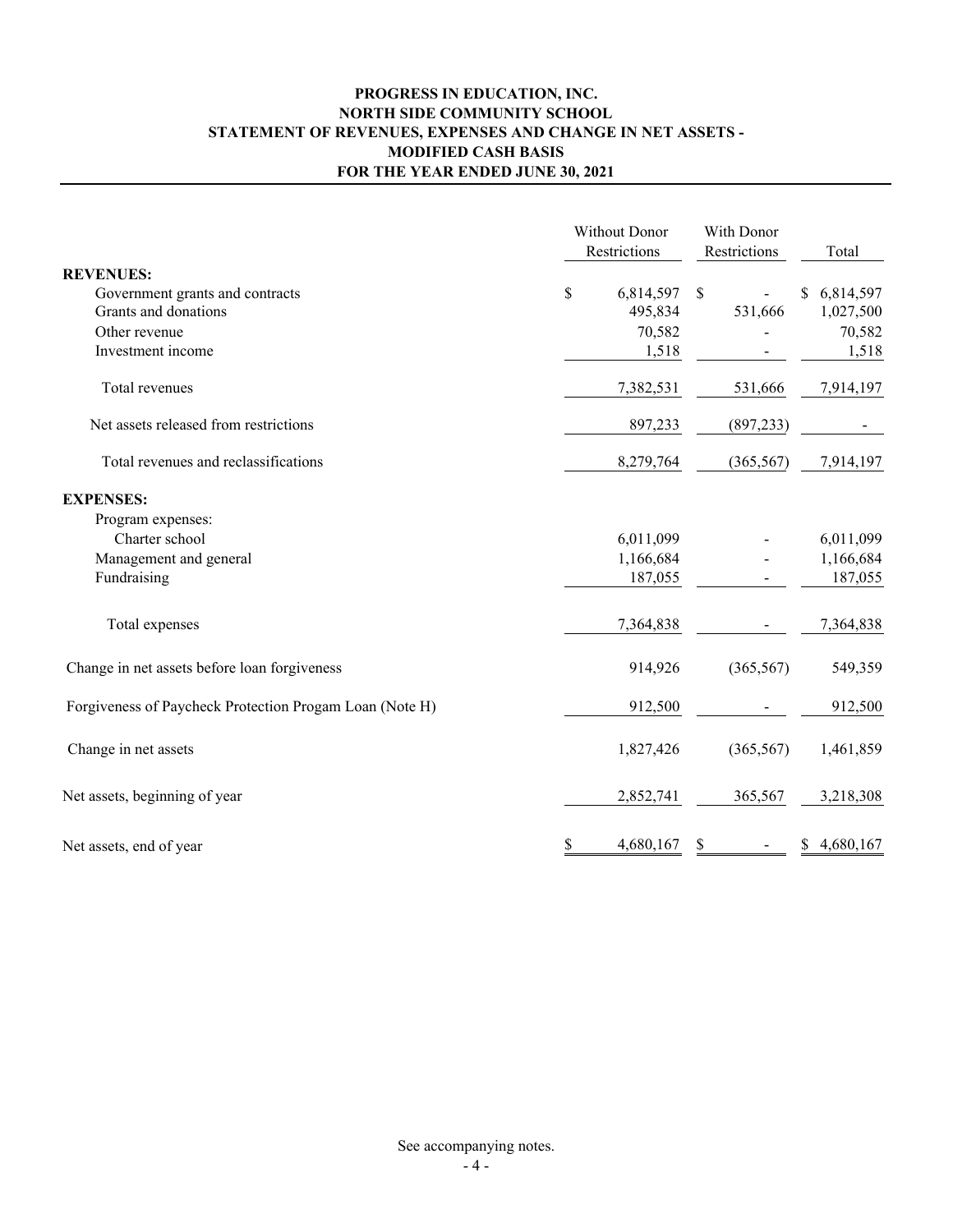# **PROGRESS IN EDUCATION, INC. NORTH SIDE COMMUNITY SCHOOL STATEMENT OF FUNCTIONAL EXPENSES - MODIFIED CASH BASIS FOR THE YEAR ENDED JUNE 30, 2021**

|                                       | Charter<br>School | Management<br>and General<br><b>Fundraising</b> |               | Total           |  |
|---------------------------------------|-------------------|-------------------------------------------------|---------------|-----------------|--|
| Salaries                              | \$3,129,567       | $\mathbb{S}$<br>623,615                         | \$<br>70,433  | 3,823,615<br>S. |  |
| Payroll taxes and benefits            | 1,075,871         | 187,823                                         | 25,575        | 1,289,269       |  |
| Building and equipment maintenance    | 16,836            |                                                 |               | 16,836          |  |
| Contract and professional fees        | 610,868           | 188,053                                         | 82,443        | 881,364         |  |
| Depreciation                          | 149,590           |                                                 |               | 149,590         |  |
| Student transportation                | 27,513            |                                                 |               | 27,513          |  |
| Food service                          | 187,372           |                                                 |               | 187,372         |  |
| Other supplies                        | 198,869           | 48,466                                          | 4,429         | 251,764         |  |
| Insurance                             | 102,832           |                                                 |               | 102,832         |  |
| Interest and fees                     | 68,129            |                                                 |               | 68,129          |  |
| Utilities                             | 72,269            |                                                 |               | 72,269          |  |
| Printing and publications             | 739               |                                                 |               | 739             |  |
| Textbooks and educational materials   | 93,606            |                                                 |               | 93,606          |  |
| Telephone and communications          |                   | 57,130                                          |               | 57,130          |  |
| Rent expense                          | 237,598           | 26,236                                          |               | 263,834         |  |
| Building improvements not capitalized | 39,440            | 22,309                                          |               | 61,749          |  |
| Other                                 |                   | 13,052                                          | 4,175         | 17,227          |  |
| Total expenses                        | 6,011,099         | 1,166,684<br>S                                  | \$<br>187,055 | 7,364,838<br>S  |  |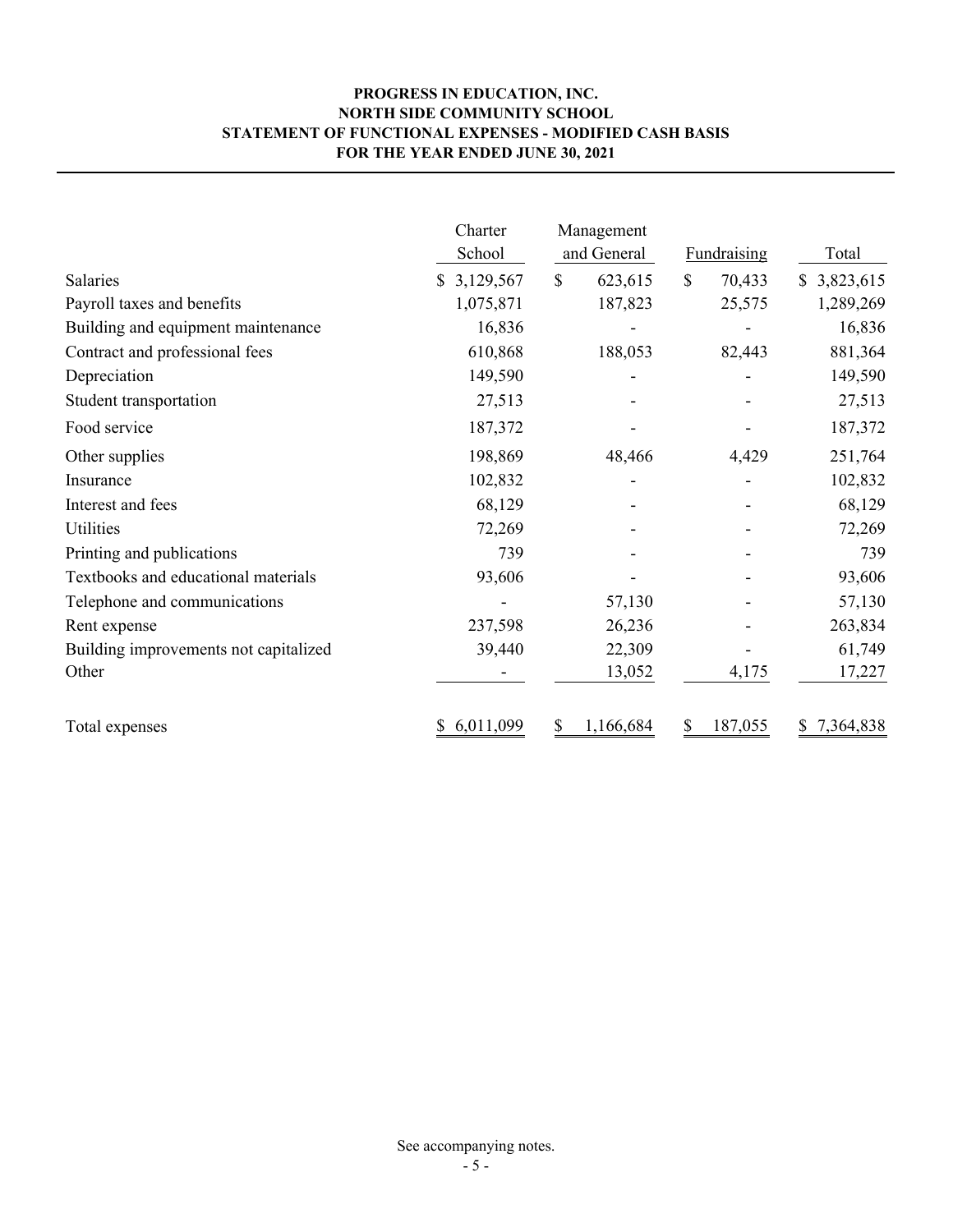# **PROGRESS IN EDUCATION, INC. NORTH SIDE COMMUNITY SCHOOL STATEMENT OF CASH FLOWS - MODIFIED CASH BASIS FOR THE YEAR ENDED JUNE 30, 2021**

| <b>CASH FLOWS FROM OPERATING ACTIVITIES:</b><br>Change in net assets<br>Adjustments to reconcile change in net assets<br>to net cash provided by operating activities: | \$<br>1,461,859 |
|------------------------------------------------------------------------------------------------------------------------------------------------------------------------|-----------------|
| Depreciation                                                                                                                                                           | 149,590         |
| Forgiveness of Paycheck Protection Program Loan                                                                                                                        | (912,500)       |
| Net cash provided by operating activities                                                                                                                              | 698,949         |
| <b>CASH FLOWS FROM INVESTING ACTIVITIES:</b>                                                                                                                           |                 |
| Purchase of property and equipment                                                                                                                                     | (1,751,619)     |
| <b>CASH FLOWS FROM FINANCING ACTIVITIES:</b>                                                                                                                           |                 |
| Payments on notes payable                                                                                                                                              | (903, 337)      |
| Proceeds from notes payable                                                                                                                                            | 1,065,338       |
| Loan fees                                                                                                                                                              | 4,564           |
| Net cash used by financing activities                                                                                                                                  | 166,565         |
| <b>NET DECREASE IN CASH</b>                                                                                                                                            | (886, 105)      |
| <b>CASH AND CASH EQUIVALENTS, beginning</b>                                                                                                                            | 3,054,241       |
| <b>CASH AND CASH EQUIVALENTS, ending</b>                                                                                                                               | 2,168,136<br>\$ |
| <b>SUPPLEMENTAL DISCLOSURE:</b>                                                                                                                                        |                 |
| Interest paid                                                                                                                                                          | \$<br>63,565    |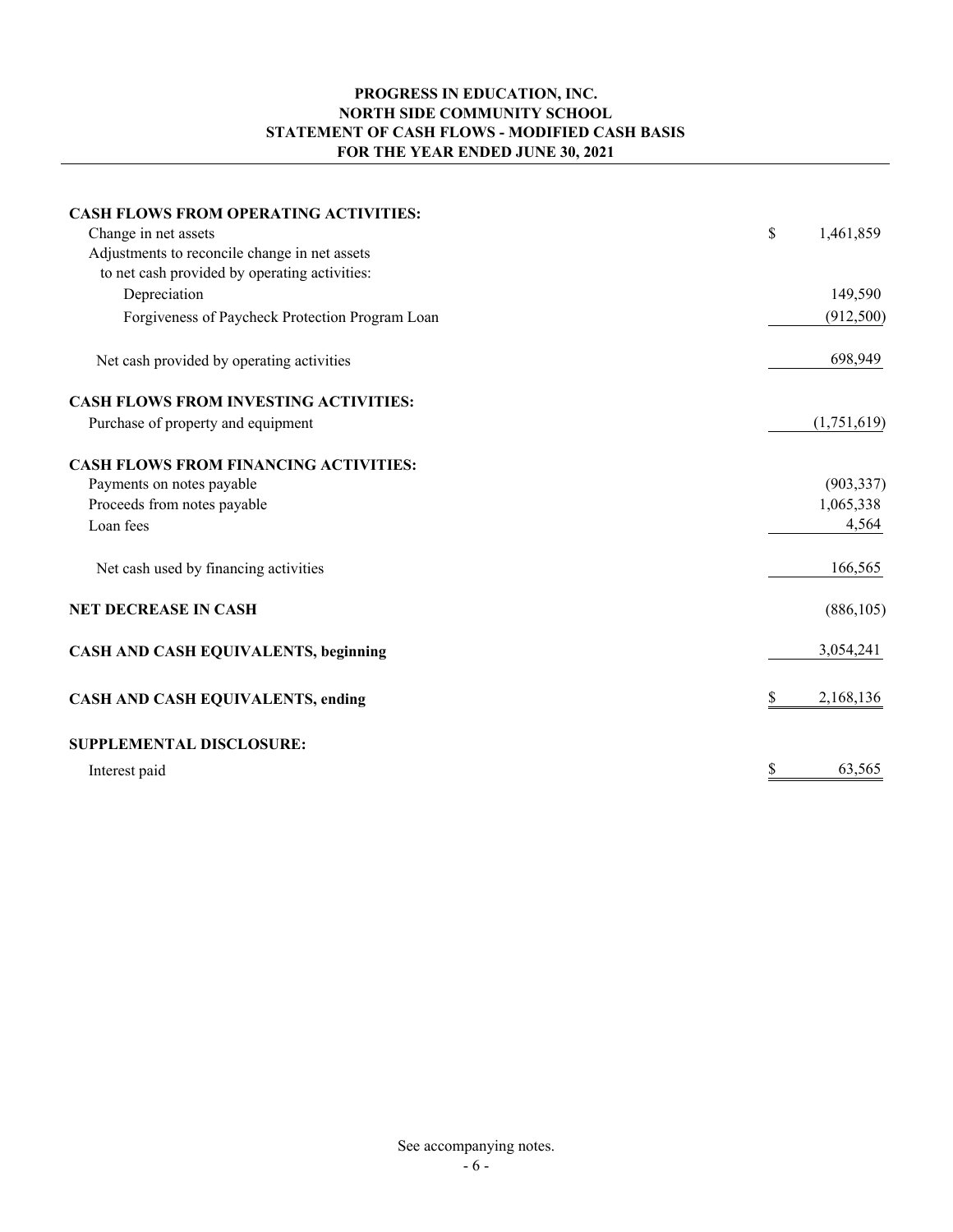### **PROGRESS IN EDUCATION, INC. NORTH SIDE COMMUNITY SCHOOL NOTES TO FINANCIAL STATEMENTS JUNE 30, 2021**

# **NOTE A** - BUSINESS ACTIVITY

Progress in Education, Inc. - North Side Community School (the School), was incorporated in July 2007 and began operations in August 2009. It is a not-for-profit corporation whose purpose is to serve the neighborhood families to ensure that their children gain the skills, knowledge and personal qualities needed for success in middle and high school and beyond. The School is sponsored by the University of Missouri - St. Louis. The School's charter provides for the education of students in kindergarten through seventh grades. For the year ended June 30, 2021, the School provided services to students in pre-kindergarten through eighth grade.

# **NOTE B** - SUMMARY OF SIGNIFICANT ACCOUNTING POLICIES

Basis of Accounting: The financial statements are presented on a modified cash basis of accounting. This basis recognizes assets, liabilities, net assets, revenues and expenditures when they result from cash transactions with a provision for recording property and equipment, related depreciation and debt. This basis is a comprehensive basis of accounting other than accounting principles generally accepted in the United States of America.

Cash: For the purpose of the statement of cash flows, the School considers all unrestricted highly-liquid investments with an initial maturity of three months or less to be cash equivalents.

Property and Equipment: All purchased property and equipment are valued at historical cost. A capitalization threshold of \$5,000 is used to report capital assets. Depreciation is provided over the assets' estimated useful lives using the straight-line method of depreciation. The range of useful lives by type of asset is a follows:

| <b>Buildings</b>       | 30 years |
|------------------------|----------|
| Building Improvements  | 30 years |
| Equipment and Vehicles | 5 years  |

Recognition of Donor Restrictions: Contributions that are restricted by the donor are reported as increases in net assets without donor restrictions if the restrictions expire in the fiscal year in which the contributions are recognized. All other donor restricted contributions are reported as increases in net assets with donor restrictions. When a restriction expires, net assets with donor restrictions are reclassified to net assets without donor restrictions.

Estimates: The preparation of financial statements in conformity with the modified cash basis described above requires management to make estimates and assumptions that affect certain reported amounts and disclosures. Accordingly, actual results could differ from those estimates.

Income Taxes: Progress in Education, Inc. - North Side Community School is exempt from Federal income tax under Section 501(c)(3) of the Internal Revenue Code and has been classified as an organization that is not a private foundation under Section 509(a)(2).

Vacation and Annual Leave: Vacation time and annual leave days are considered as expenditures in the year paid. Annual leave amounts unused may be rolled over from year to the next, with a maximum earned of 20 days. Vacation days cannot rollover from one year to the next. Leave balances are not paid out upon separation of employment or retirement.

Subsequent Events: The School has evaluated subsequent events through February 3, 2022, the date which the financial statements were available to be issued.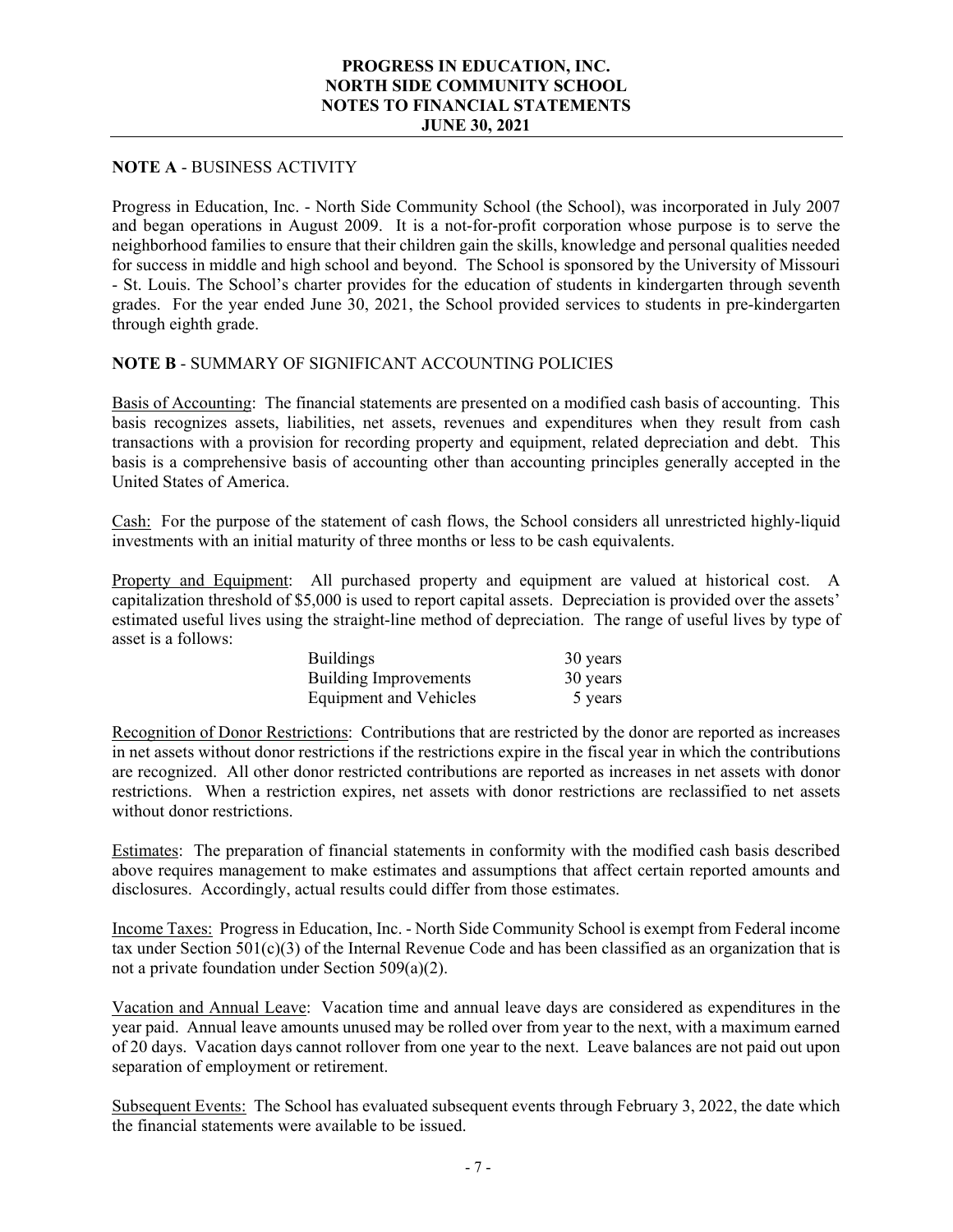### **PROGRESS IN EDUCATION, INC. NORTH SIDE COMMUNITY SCHOOL NOTES TO FINANCIAL STATEMENTS JUNE 30, 2021**

# **NOTE C** - CASH

The School maintains its cash balances at one financial institution. At June 30, 2021, the bank balances of the School's deposits totaled \$2,225,727. Of the bank balance, \$250,000 was covered by federal depository insurance and \$1,975,727 was guaranteed by the U.S. Government and its agencies under a repurchase agreement.

### **NOTE D** - PROPERTY AND EQUIPMENT

| <b>Buildings</b>              | 3,092,085 |
|-------------------------------|-----------|
| <b>Building Improvements</b>  | 937,747   |
| <b>Equipment and Vehicles</b> | 145,179   |
| Land                          | 450,400   |
|                               | 4,625,411 |
| Accumulated depreciation      | (704,745) |
|                               | 3,920,666 |

Depreciation expense for the year ended June 30, 2021 was \$149,590.

### **NOTE E** - RETIREMENT PLAN

The School contributes to the Public School Retirement System of the City of St. Louis, a cost-sharing multiple-employer defined benefit pension plan. Participation is mandatory for employees of the St. Louis Public School District, employees of the Retirement System, employees of Charter Schools located in the St. Louis Public School District, and certain employees of Harris-Stowe State College. The Retirement System provides retirement, disability, death, and survivor benefits for employees. Positions covered by The Public School Retirement System of The City of St. Louis are also covered by Social Security. The Retirement System is administered by an eleven-member Board of Trustees. The Retirement System issues a publicly available financial report that includes financial statements and other required information. That report may be obtained by writing to: The Public School Retirement System of the City of St. Louis, 3641 Olive Street Suite 300, St. Louis, Missouri, 63108, or by calling 1-314-534-7444.

Retirement System members were required to contribute 6.5% or 9.0% for July 1, 2020 through December 31, 2020 and 7.0% or 9.0% for January 1, 2021 through June 30, 2021, depending on the Tier, of their annual covered salary and board paid health and welfare benefits and the School is required to contribute a matching amount at a rate which changes each calendar year. The matching contribution rate for July 1, 2020 through December 31, 2020 was 15.0% and for January 1, 2021 through June 30, 2021 was 14.5%. The contribution requirements of members and the School are established, and may be amended, by the Board of Trustees. The School's contributions to the system for the year ended June 30, 2021 were \$576,265.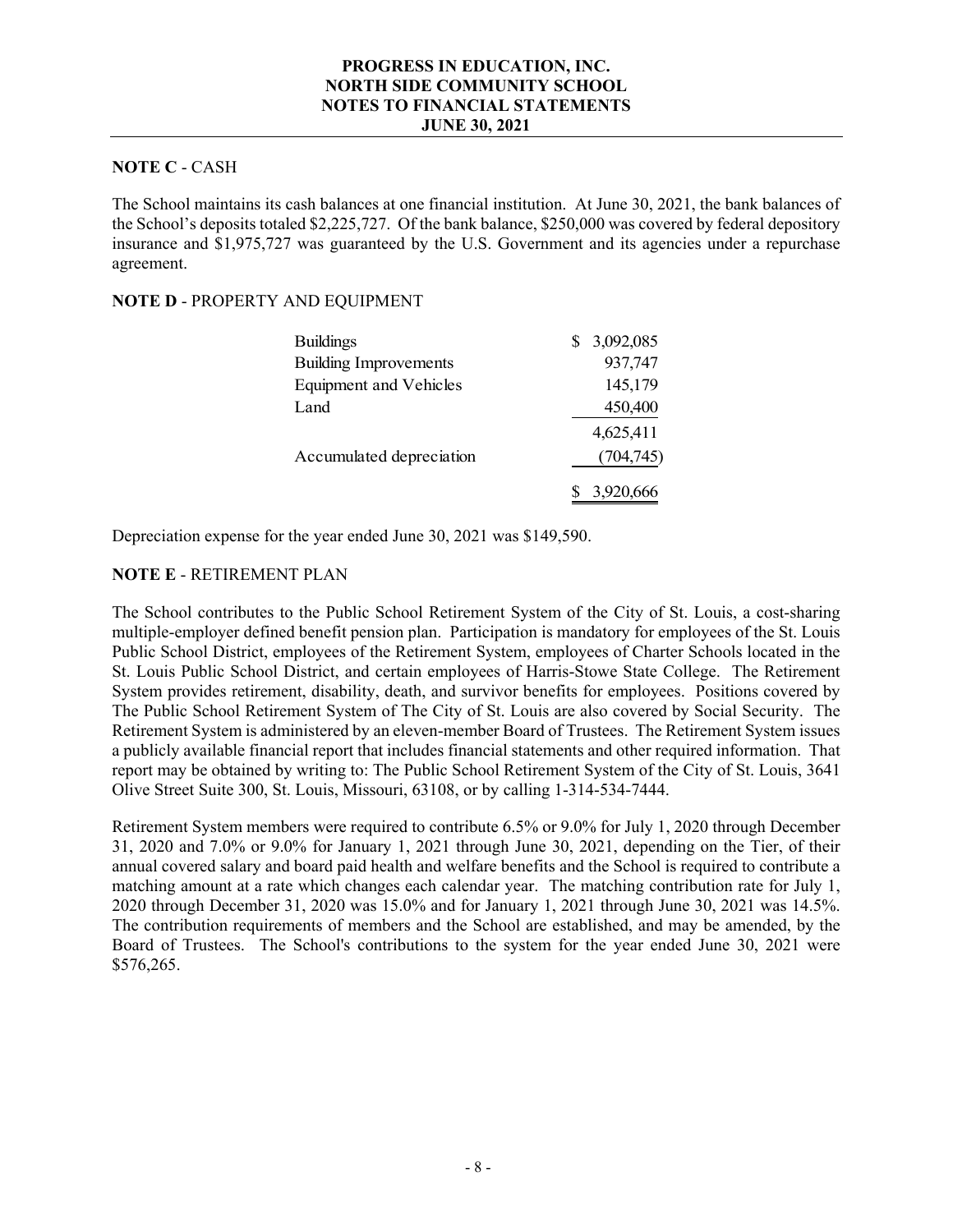### **PROGRESS IN EDUCATION, INC. NORTH SIDE COMMUNITY SCHOOL NOTES TO FINANCIAL STATEMENTS JUNE 30, 2021**

### **NOTE F** - INSURANCE

The School is exposed to various risks of loss related to torts; theft of, damage to, and destruction of assets; injuries to employees; and natural disasters. The School maintains commercial insurance to protect the School from such risks.

### **NOTE G** - LIQUITY AND AVAILABILITY OF FINANCIAL ASSETS

The School strives to maintain liquid financial assets sufficient to cover general expenditures and maintain financial stability.

The School's financial assets as of June 30, 2021, reduced by amounts not available to meet general expenditures within one year of the statement of assets, liabilities and net assets - modified cash basis date because of donor restrictions is \$2,168,136. As of June 30, 2021 there were no amounts with donor restrictions.

### **NOTE H** - NOTES PAYABLE

On February 28, 2013, the School entered into a secured promissory note with IFF, a not for profit corporation, in the amount of \$1,441,085. The proceeds of the note were used to acquire the campus facilities located at 3015 North Euclid Avenue, St. Louis, Missouri. The note bears interest at 5.25% and requires monthly payments of \$11,585 through March 1, 2028. On September 8, 2016, this loan was refinanced with Midwest BankCentre. The new secured note bears interest at 3.50% and requires monthly payments of \$10,288 through September 8, 2023. This note was refinanced with the note below on April 15, 2020.

On April 15, 2020, the School entered into a line of credit note payable with Midwest BankCentre in the amount of \$2,776,727 to pay off existing debt mentioned above and to renovate facilities. The note is secured by real estate and assignment of a deposit account. Loan amounts have been advanced to pay off the previous loan balance and to fund renovations as they occur. Beginning May 5, 2020, the note requires six monthly interest payments, then 59 principal and interest payments of \$23,134 beginning November 5, 2020 and then remaining principal and interest due October 5, 2025, with interest at 3.07%.

On June 10, 2021, the above mentioned note payable was modified and renewed with Midwest BankCentre in the amount of \$1,424,935. The note is secured by real estate. The note bears interest at 3.070% and requires monthly payments of \$8,203 through September 5, 2026 and a final balloon payment on October 5, 2026. At June 30, 2021 the outstanding balance was \$1,424,935.

Unamortized debt issue costs at June 30, 2021 are \$16,300.

On April 21, 2020, the School was approved for a \$912,500 loan under the Paycheck Protection Program created as part of the relief efforts related to COVID-19 and administered by the Small Business Administration. The loan accrues interest at 1%, but payments are not required to begin for ten months after the covered period of the loan. The Organization is eligible for loan forgiveness of up to 100% of the loan, upon meeting certain requirements. The loan is uncollateralized and is fully guaranteed by the Federal government. This loan was forgiven on December 31, 2020.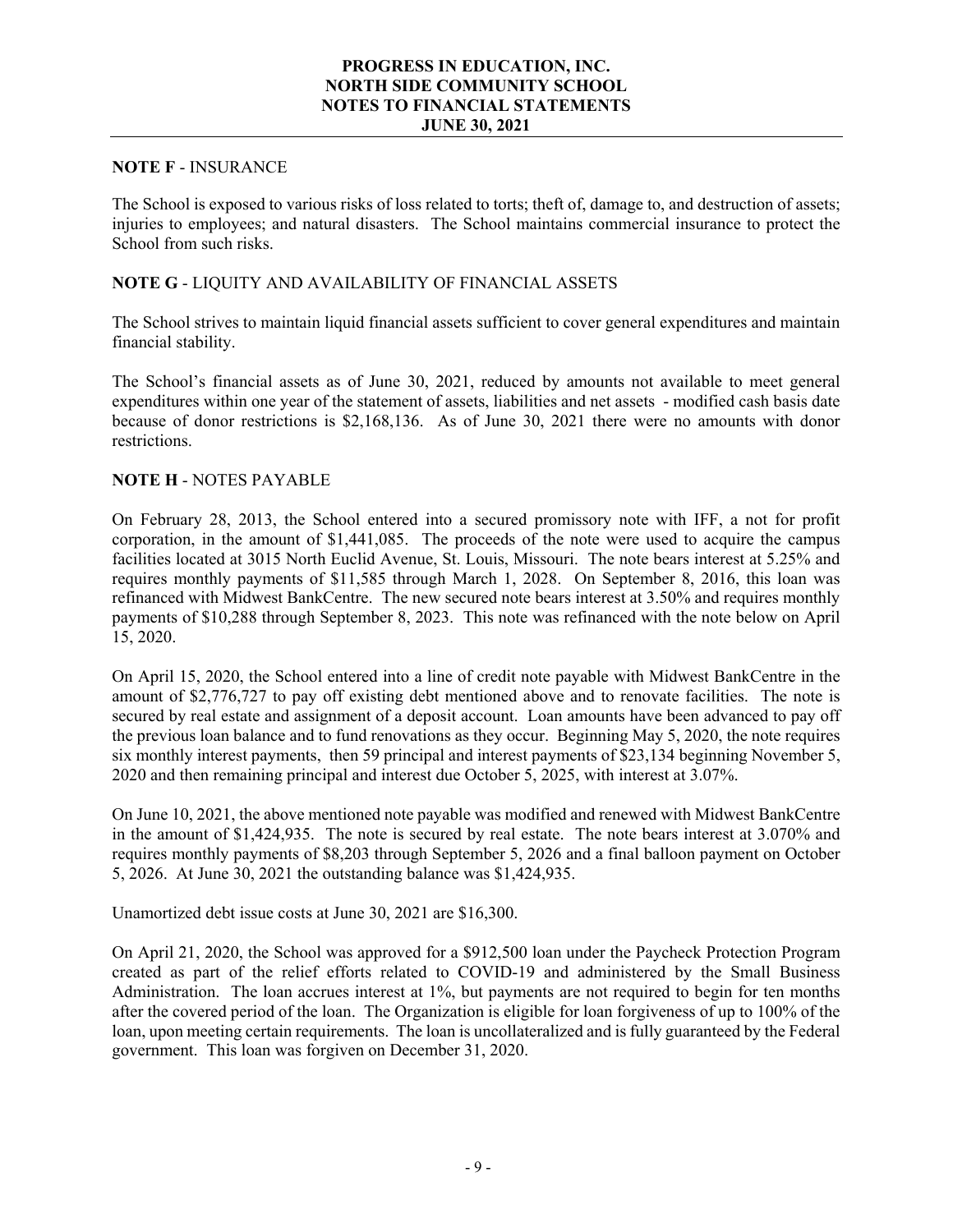### **NOTE H** - NOTES PAYABLE (continued)

Debt service requirements to maturity are as follows:

| Year ending         |           |           |               |               |
|---------------------|-----------|-----------|---------------|---------------|
| June 30,            | Principal |           | Interest      | Total         |
| 2022                | \$        | 54,835    | \$<br>43,604  | \$<br>98,439  |
| 2023                |           | 56,568    | 41,871        | 98,439        |
| 2024                |           | 58,355    | 40,084        | 98,439        |
| 2025                |           | 60,198    | 38,241        | 98,439        |
| 2026                |           | 62,100    | 36,339        | 98,439        |
| 2027                |           | 1,132,879 | 11,680        | 1,144,559     |
| Total               |           | 1,424,935 | \$<br>211,819 | \$<br>393,755 |
| Less unamortized    |           |           |               |               |
| debt issuance costs |           | (16,300)  |               |               |
| Note payable, net   | \$        | 1,408,635 |               |               |

# **NOTE I** - OPERATING LEASES

On March 7, 2016, the School entered into an agreement to lease copier equipment from a third party under a non-cancellable lease agreement. The lease requires 60 monthly payments of \$1,070 starting August 2016 through July 2021.

On June 8, 2018, the School entered into an agreement to lease two buses from a third party under an operating lease agreement. The lease requires annual payments for three years starting July  $\hat{1}$ , 2018 through June 30, 2021 of \$25,650.

On May 27, 2018, the School entered into an agreement to lease a school building from a third party under an operating lease agreement. The lease has an annual base rent that ranges from \$100,000 up to \$200,000 starting July 1, 2018 through June 30, 2024, with an option to renew the lease for an additional six years.

On May 29, 2019, the School entered into an agreement to lease a bus from a third party under an operating lease agreement. The lease requires annual payments for three years starting May 29, 2019 through June 30, 2022 of \$14,656.

On August 1, 2020, the School entered into an agreement to lease three buses from a third party under an operating lease agreement. The lease requires annual payments for three years starting August 1, 2020 through August 1, 2023 of \$43,467.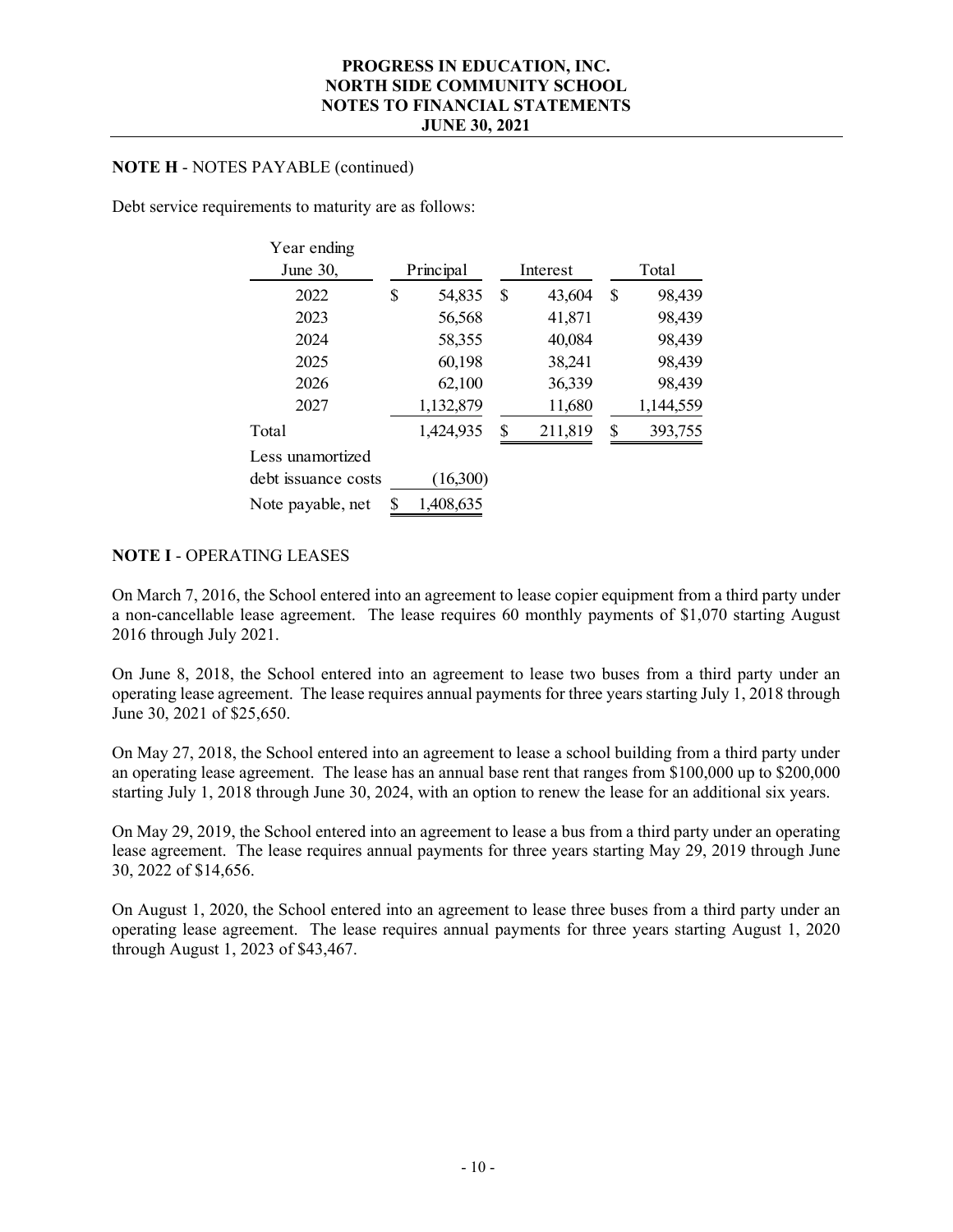# **NOTE I** - OPERATING LEASES (continued)

Future lease payments are shown below:

| Year ending | School       |                 |    |         |         |
|-------------|--------------|-----------------|----|---------|---------|
| June 30,    | <b>Buses</b> | <b>Building</b> |    | Copiers | Total   |
| 2022        | \$<br>58,123 | 175,000         | \$ | 1.070   | 234,193 |
| 2023        | 43,467       | 200,000         |    |         | 243,467 |
| 2024        | -            | 200,000         |    |         | 200,000 |
| Total       | 101,590      | 575,000         | S  | 1.070   | 677,660 |

Lease expense for the year ended June 30, 2021 was \$246,613.

# **NOTE J** - LITIGATION

As of June 30, 2021, the School is a defendant in a lawsuit. The School is vigorously defending against the claim which is being handled by their insurance company.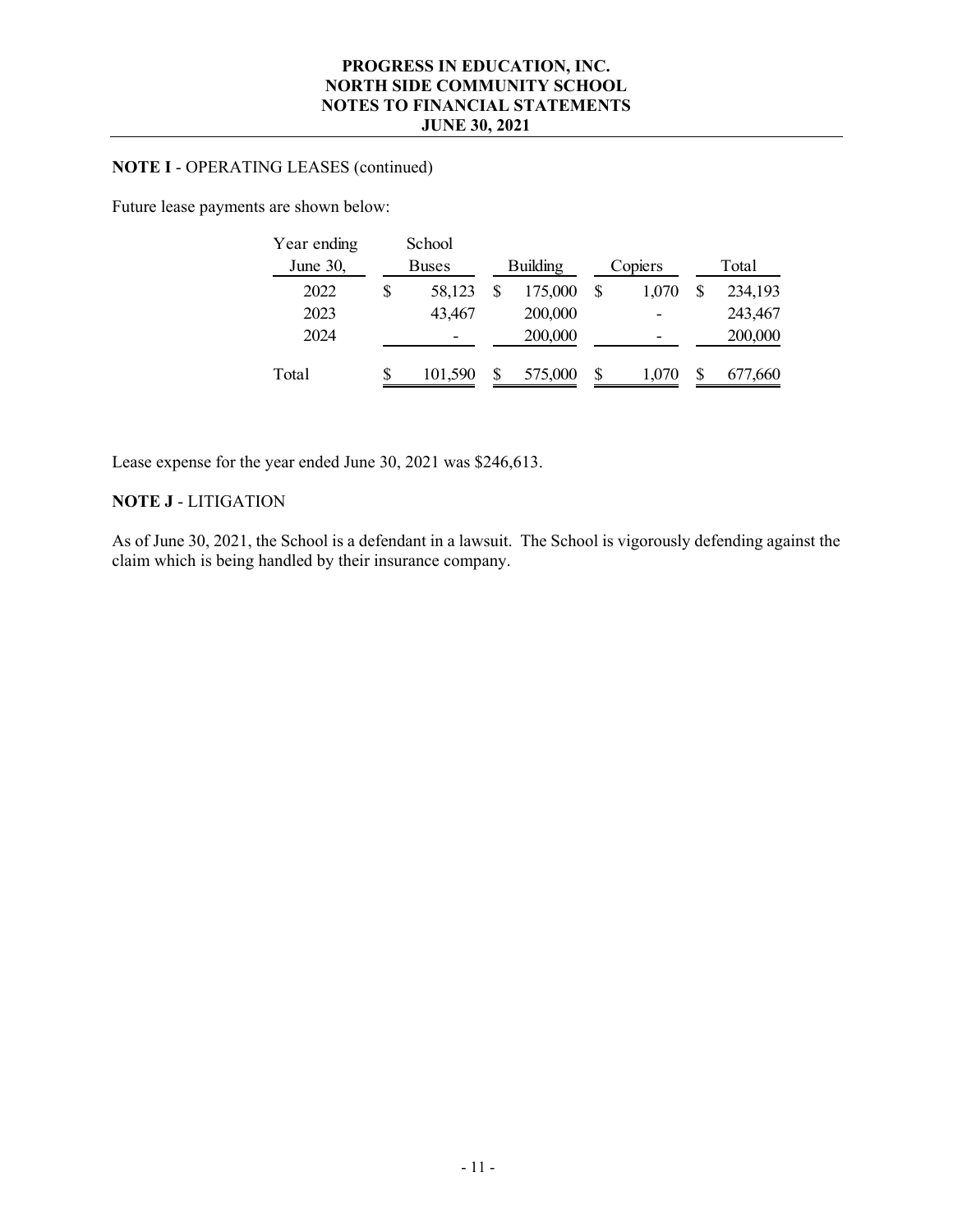**SUPPLEMENTARY INFORMATION**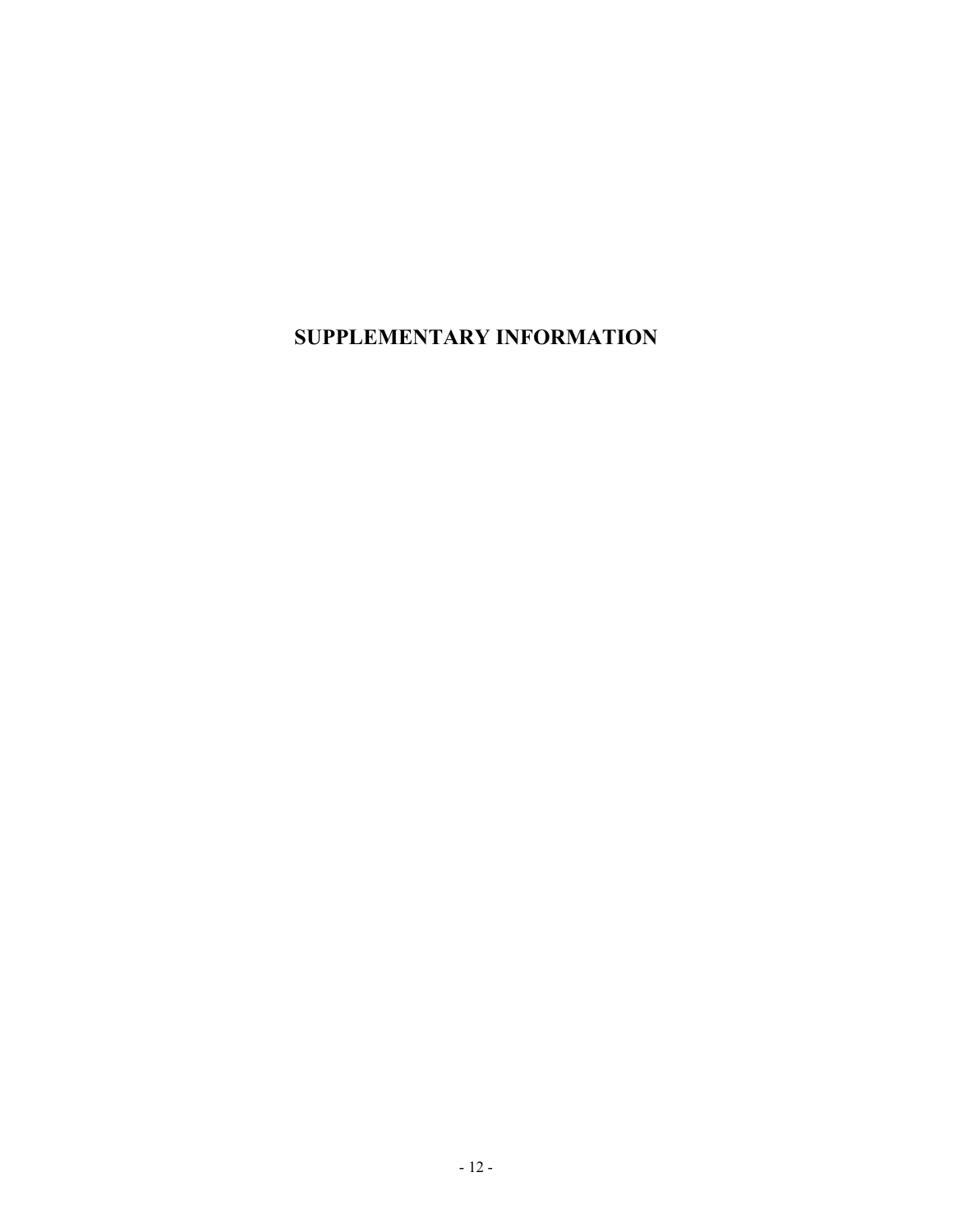# **PROGRESS IN EDUCATION, INC. NORTH SIDE COMMUNITY SCHOOL STATEMENT OF ASSETS, LIABILITIES AND FUND BALANCES - MODIFIED CASH BASIS - GOVERNMENTAL FUNDS FOR THE YEAR ENDED JUNE 30, 2021**

| <b>ASSETS</b>        | <b>GENERAL</b><br><b>FUND</b> | <b>SPECIAL</b><br><b>REVENUE</b><br><b>FUND</b> | <b>CAPITAL</b><br><b>PROJECTS</b><br><b>FUND</b> | <b>TOTALS</b>    |
|----------------------|-------------------------------|-------------------------------------------------|--------------------------------------------------|------------------|
| Cash                 | 1,407,051                     | \$<br>427,654                                   | \$<br>333,431                                    | \$<br>2,168,136  |
| <b>FUND BALANCES</b> |                               |                                                 |                                                  |                  |
| Fund Balances:       |                               |                                                 |                                                  |                  |
| Unassigned           | 1,407,051                     | 427,654<br>S                                    | 333,431<br>\$.                                   | 2,168,136<br>\$. |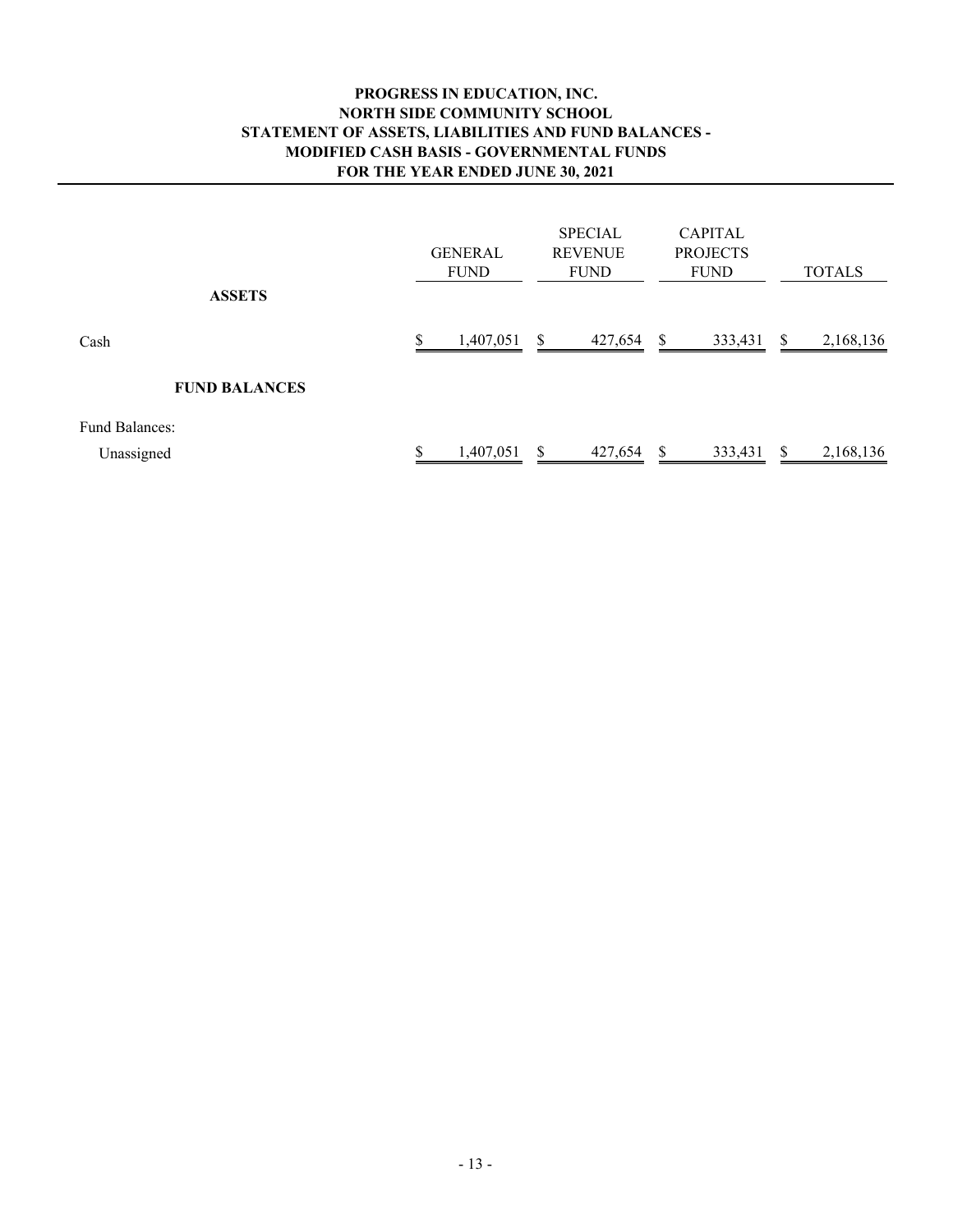# **PROGRESS IN EDUCATION, INC. NORTH SIDE COMMUNITY SCHOOL STATEMENT OF REVENUS, EXPENDITURES AND CHANGE IN FUND BALANCES - MODIFIED CASH BASIS - GOVERNMENTAL FUNDS FOR THE YEAR ENDED JUNE 30, 2021**

|                                                          | <b>GENERAL</b><br><b>FUND</b> | <b>SPECIAL</b><br><b>REVENUE</b><br><b>FUND</b> | <b>CAPITAL</b><br><b>PROJECTS</b><br><b>FUND</b> | <b>TOTALS</b>     |
|----------------------------------------------------------|-------------------------------|-------------------------------------------------|--------------------------------------------------|-------------------|
| <b>REVENUES:</b>                                         |                               |                                                 |                                                  |                   |
| Local                                                    | \$1,242,708                   | 429,323<br>\$                                   | -S                                               | 1,672,031<br>\$   |
| <b>State</b>                                             | 1,480,827                     | 3,665,765                                       |                                                  | 5,146,592         |
| Federal                                                  | 1,095,574                     |                                                 |                                                  | 1,095,574         |
| <b>Total Revenues</b>                                    | 3,819,109                     | 4,095,088                                       |                                                  | 7,914,197         |
| <b>EXPENDITURES:</b>                                     |                               |                                                 |                                                  |                   |
| Instruction                                              | 763,519                       | 3,000,733                                       | 21,448                                           | 3,785,700         |
| Student activities                                       |                               |                                                 |                                                  |                   |
| Student services                                         | 160,351                       |                                                 |                                                  | 160,351           |
| Instructional staff support                              | 139,114                       | 323,671                                         |                                                  | 462,785           |
| General administration and central services              | 848,201                       |                                                 | 22,309                                           | 870,510           |
| Building administration                                  | 140,199                       | 343,030                                         |                                                  | 483,229           |
| Operation of plant                                       | 772,428                       |                                                 | 51,729                                           | 824,157           |
| Transportation                                           | 364,901                       |                                                 | 12,556                                           | 377,457           |
| Food service                                             | 229,223                       |                                                 |                                                  | 229,223           |
| Community services                                       |                               |                                                 |                                                  |                   |
| Facilities acquisition and construction<br>Debt service: |                               |                                                 | 1,705,326                                        | 1,705,326         |
|                                                          |                               |                                                 |                                                  |                   |
| Principal<br>Interest and fees                           |                               |                                                 | 903,337<br>63,565                                | 903,337<br>63,565 |
|                                                          |                               |                                                 |                                                  |                   |
| <b>Total Expenditures</b>                                | 3,417,936                     | 3,667,434                                       | 2,780,270                                        | 9,865,640         |
| Revenues Over (Under) Expenditures                       | 401,173                       | 427,654                                         | (2,780,270)                                      | (1,951,443)       |
| Other Financing Sources (Uses):                          |                               |                                                 |                                                  |                   |
| Loan proceeds                                            |                               |                                                 | 1,065,338                                        | 1,065,338         |
| Transfers                                                | (2,048,363)                   |                                                 | 2,048,363                                        |                   |
| Total Other Financing Sources (Uses)                     | (2,048,363)                   |                                                 | 3,113,701                                        | 1,065,338         |
| Net change in fund balance                               | (1,647,190)                   | 427,654                                         | 333,431                                          | (886, 105)        |
| Fund balance, beginning                                  | 3,054,241                     |                                                 |                                                  | 3,054,241         |
| Fund balance, ending                                     | \$1,407,051                   | \$<br>427,654                                   | \$<br>333,431                                    | 2,168,136<br>\$   |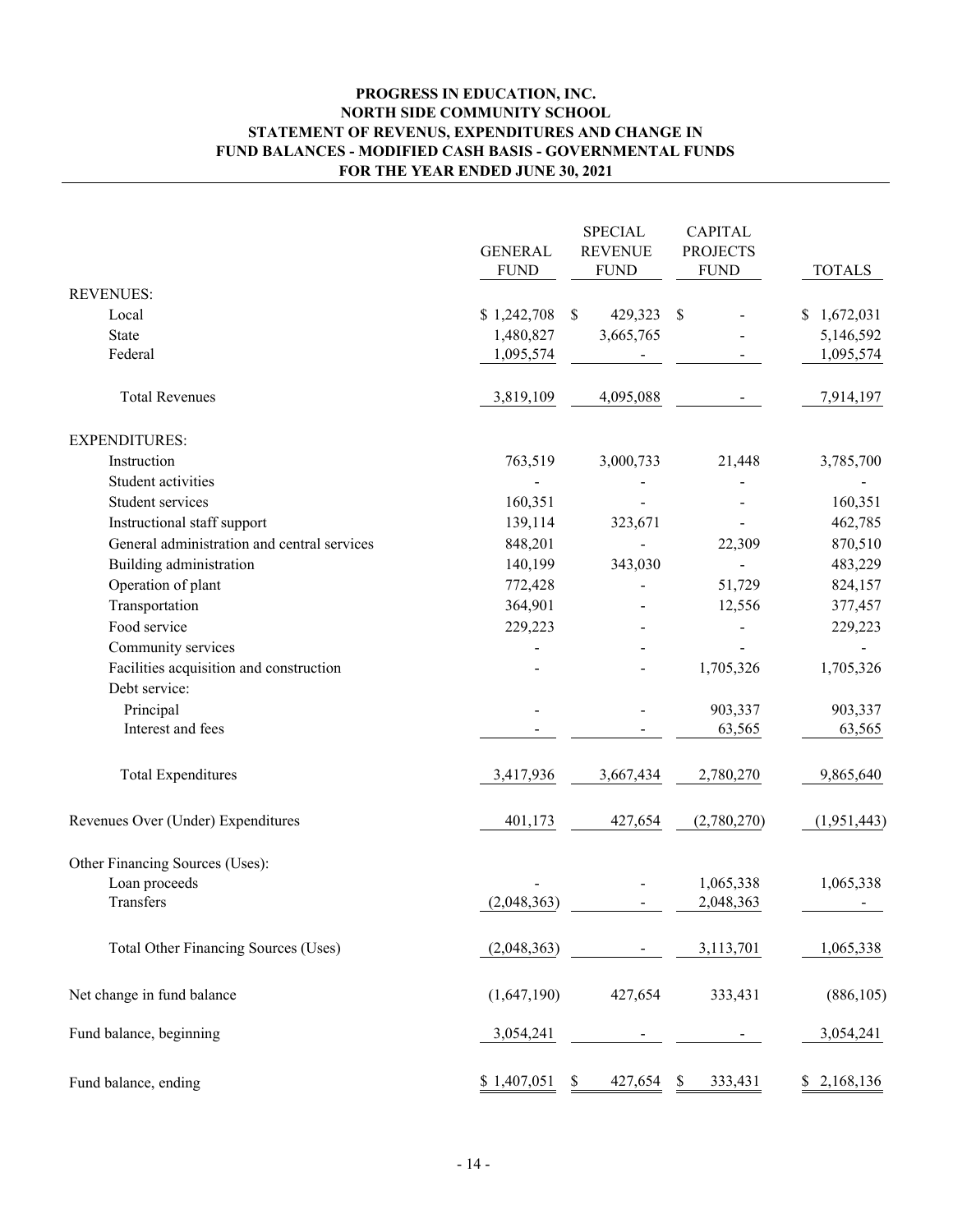### **PROGRESS IN EDUCATION, INC. NORTH SIDE COMMUNITY SCHOOL SCHEDULE OF REVENUES COLLECTED BY SOURCE FOR THE YEAR ENDED JUNE 30, 2021**

|                                      | <b>GENERAL</b><br><b>FUND</b> | <b>SPECIAL</b><br><b>REVENUE</b><br><b>FUND</b> | <b>CAPITAL</b><br><b>PROJECTS</b><br><b>FUND</b> | <b>TOTALS</b>   |
|--------------------------------------|-------------------------------|-------------------------------------------------|--------------------------------------------------|-----------------|
| LOCAL:                               |                               |                                                 |                                                  |                 |
| Sales tax                            | \$<br>143,108                 | 429,323<br>$\mathbb{S}$                         | \$                                               | \$<br>572,431   |
| Earnings on investments              | 1,518                         |                                                 |                                                  | 1,518           |
| Donations                            | 1,027,500                     |                                                 |                                                  | 1,027,500       |
| Other local revenue                  | 70,582                        |                                                 |                                                  | 70,582          |
| <b>Total Local</b>                   | 1,242,708                     | 429,323                                         |                                                  | 1,672,031       |
| STATE:                               |                               |                                                 |                                                  |                 |
| Basic formula                        | 1,221,922                     | 3,665,765                                       |                                                  | 4,887,687       |
| Basic formula - classroom trust fund | 197,361                       |                                                 |                                                  | 197,361         |
| Food service                         | 3,487                         |                                                 |                                                  | 3,487           |
| Transportation                       | 50,476                        |                                                 |                                                  | 50,476          |
| Other state revenue                  | 7,581                         |                                                 |                                                  | 7,581           |
| <b>Total State</b>                   | 1,480,827                     | 3,665,765                                       |                                                  | 5,146,592       |
| FEDERAL:                             |                               |                                                 |                                                  |                 |
| Medicaid                             | 31,838                        |                                                 |                                                  | 31,838          |
| Individuals with Disabilities        | 144,918                       |                                                 |                                                  | 144,918         |
| Food service                         | 248,570                       |                                                 |                                                  | 248,570         |
| CARES food service                   | 15,640                        |                                                 |                                                  | 15,640          |
| <b>CRRSA - ESSER II</b>              | 150,000                       |                                                 |                                                  | 150,000         |
| <b>CARES - ESSER Fund</b>            | 248,804                       |                                                 |                                                  | 248,804         |
| <b>CARES - GEERS</b>                 | 35,757                        |                                                 |                                                  | 35,757          |
| Coronavirus Relief Fund              | 42,496                        |                                                 |                                                  | 42,496          |
| Title I                              | 151,180                       |                                                 |                                                  | 151,180         |
| Title II.A                           | 16,478                        |                                                 |                                                  | 16,478          |
| Title IV                             | 9,893                         |                                                 |                                                  | 9,893           |
| <b>Total Federal</b>                 | 1,095,574                     | $\overline{a}$                                  |                                                  | 1,095,574       |
| OTHER:                               |                               |                                                 |                                                  |                 |
| Loan proceeds                        |                               |                                                 | 1,065,338                                        | 1,065,338       |
| <b>Total Revenues</b>                | \$3,819,109                   | \$4,095,088                                     | \$1,065,338                                      | \$<br>8,979,535 |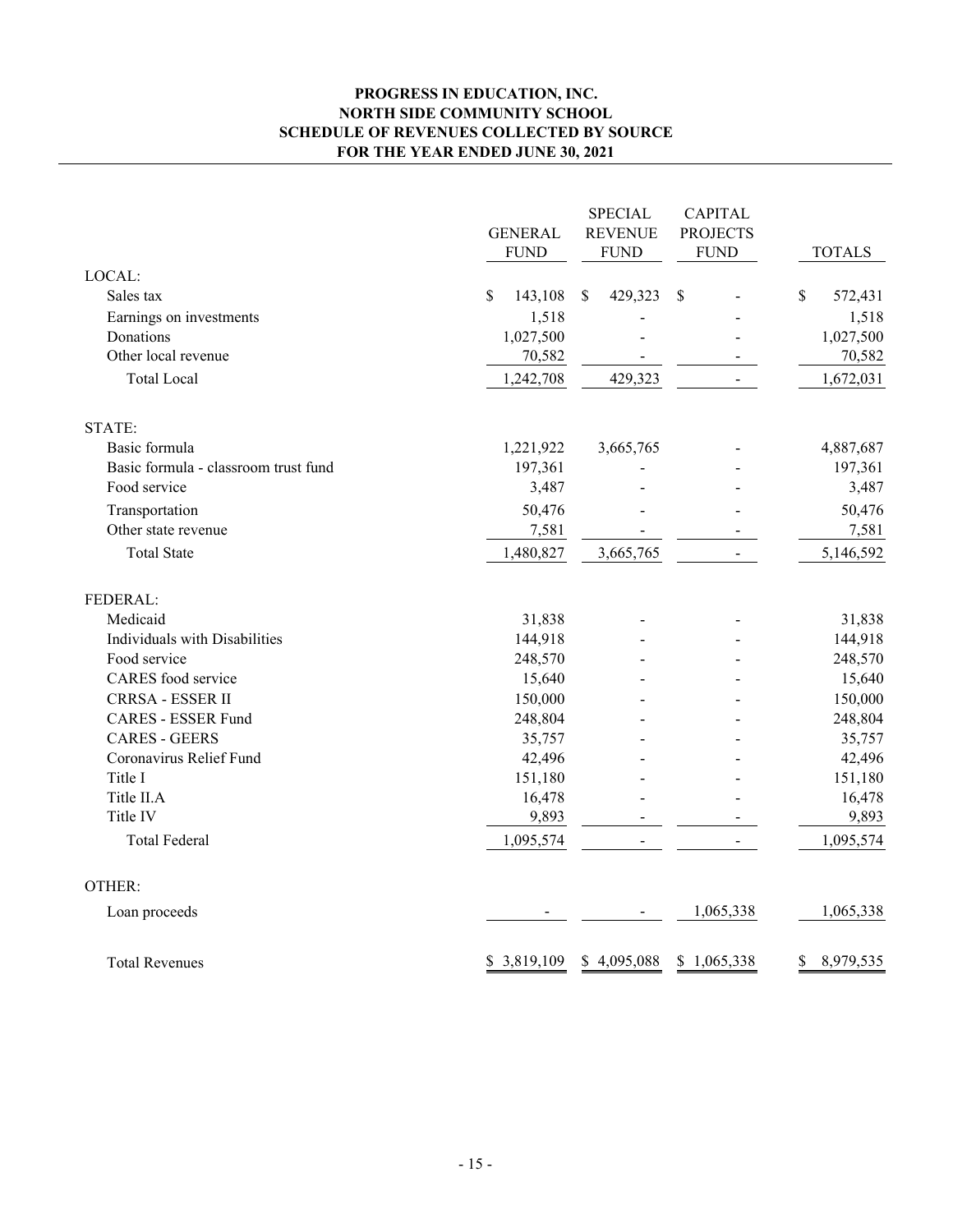County District Number 115-913

# **1. CALENDAR** (SECTIONS 160.041, 171.029, 171.031, AND 171.033 RSMO)

Report each unique calendar the district/charter school has as defined by Sections 160.041, 171.029, 171.031, and 171.033, RSMo.

| <b>School</b><br>Code | <b>Begin</b><br>Grade | End<br>Grade | <b>Half Day</b><br>Indicator | <b>Standard</b><br>Day Length | <b>Days</b> | <b>Hours</b> in<br><b>Session</b> |
|-----------------------|-----------------------|--------------|------------------------------|-------------------------------|-------------|-----------------------------------|
| 6965                  |                       |              |                              | 6.9000                        | 175         | 1,210.42                          |
| 6970                  |                       |              |                              | 6.9000                        |             | 1,224.26                          |

# **2. AVERAGE DAILY ATTENDANCE (ADA)**

Report the total number of PK-12 student attendance hours allowed to be claimed for the calculation of Average Daily Attendance.

| <b>School</b><br>Code | Grade<br>Level | Full-<br><b>Time</b> | Part-<br>Time | <b>Remedial</b><br><b>Hours</b> | <b>Other</b> | <b>Summer</b><br><b>School</b> | Total   |
|-----------------------|----------------|----------------------|---------------|---------------------------------|--------------|--------------------------------|---------|
| 6965                  | $K-4$          | 351,803              | 0.00          |                                 |              | 35,084                         | 386,887 |
| 6970                  | $5 - 8$        | 175,995              | 0.00          |                                 |              | 18,407                         | 194,402 |
| Grand<br>Total        |                | 527,798              | 0.00          |                                 |              | 53,491                         | 581,289 |

# **3. SEPTEMBER MEMBERSHIP**

Report the FTE count of resident students in grades PK-12 taken the last Wednesday in September who are enrolled on the count day **and** in attendance at least 1 of the 10 previous school days, by grade at each attendance center. This count should only include PK students marked as being eligible to be claimed for state aid in the October MOSIS Student Core File.

| <b>School Code</b> | <b>Grade Level</b> | <b>Full-Time</b> | Part-Time | <b>Other</b> | Total  |
|--------------------|--------------------|------------------|-----------|--------------|--------|
| 6965               | $K-4$              | 331.00           | $0.00\,$  |              | 331.00 |
| 6970               | 5-8                | 153.00           | $0.00\,$  |              | 153.00 |
| <b>Grand Total</b> |                    | 484.00           | 0.00      |              | 484.00 |

# **4. FREE AND REDUCED PRICED LUNCH FTE COUNT** (SECTION 163.011(6), RSMO)

Report the FTE count taken the last Wednesday in January of resident students enrolled in grades K-12 and in attendance at least 1 of the 10 previous school days whose eligibility for free or reduced lunch is documented through the application process using federal eligibility guidelines or through the direct certification process. Desegregation students are considered residents of the district in which the students are educated.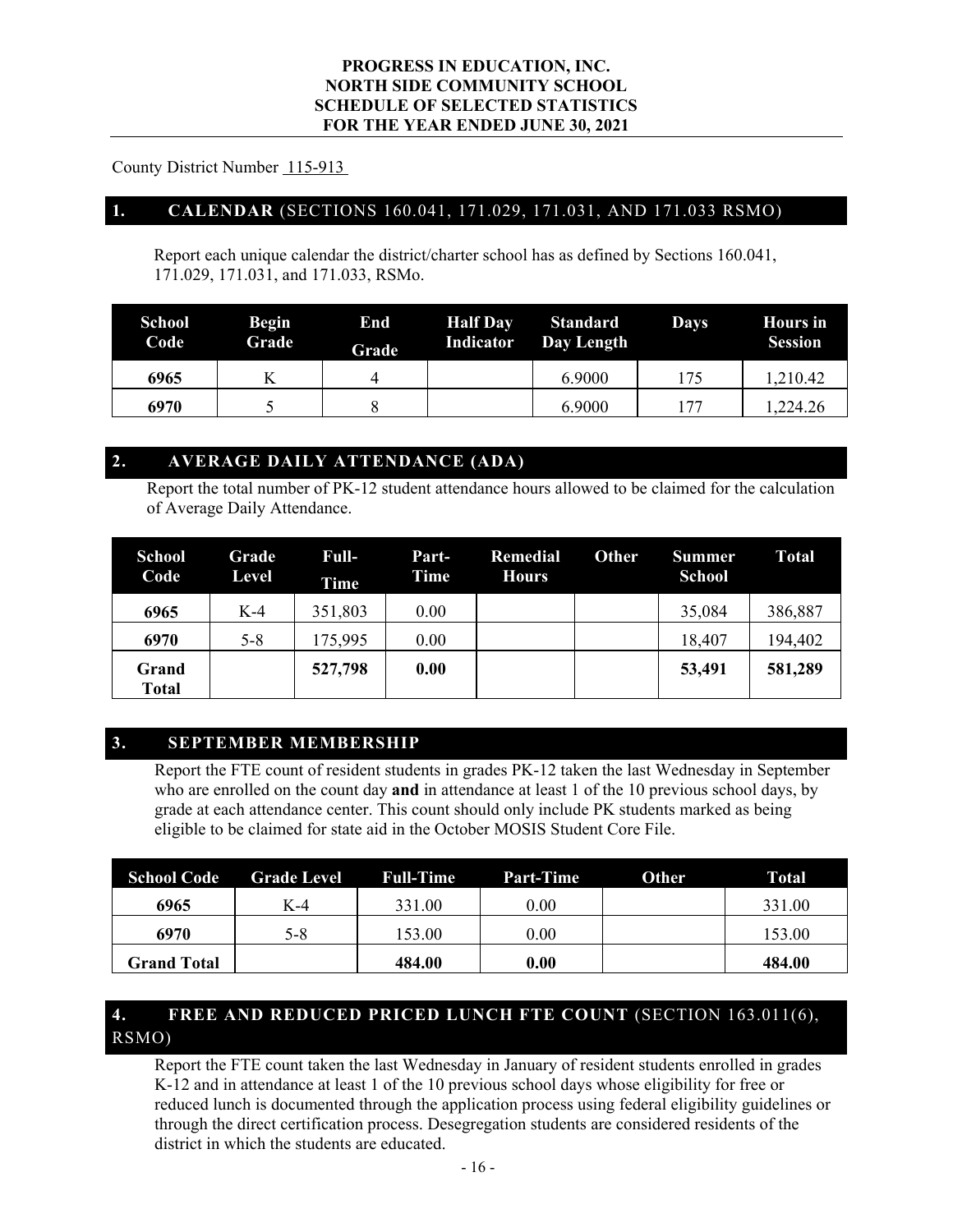# County District Number 115-913

| <b>School Code</b> | <b>Free Lunch</b> | <b>Reduced</b><br>Lunch | Deseg In<br>Free | Deseg In<br><b>Reduced</b> | Total  |
|--------------------|-------------------|-------------------------|------------------|----------------------------|--------|
| 6965               | 301.00            | 0.00                    |                  |                            | 301.00 |
| 6970               | 143.00            | 0.00                    |                  |                            | 143.00 |
| <b>Grand Total</b> | 444.0             | 0.00                    |                  |                            | 444.00 |

# **5. FINANCE**

Answer the following questions with an appropriate response of true, false, or N/A unless otherwise noted.

| <b>Section</b> | <b>Question</b>                                                                                                                                                                                                                                                                                                                              | Answer |
|----------------|----------------------------------------------------------------------------------------------------------------------------------------------------------------------------------------------------------------------------------------------------------------------------------------------------------------------------------------------|--------|
| 5.1            | The district/charter school maintained a calendar in accordance with<br>160.041, 171.029, 171.031, and 171.033, RSMo and all attendance hours<br>were reported.                                                                                                                                                                              | True   |
| 5.2            | The district/charter school maintained complete and accurate attendance<br>records allowing for the accurate calculation of Average Daily Attendance<br>for all students in accordance with all applicable state rules and regulations.<br>Sampling of records included those students receiving instruction in the<br>following categories: | True   |
|                | Academic Programs Off-Campus                                                                                                                                                                                                                                                                                                                 | N/A    |
|                | Career Exploration Program - Off Campus                                                                                                                                                                                                                                                                                                      | N/A    |
|                | Cooperative Occupational Education (COE) or Supervised<br>Occupational Experience Program                                                                                                                                                                                                                                                    | N/A    |
|                | Dual enrollment                                                                                                                                                                                                                                                                                                                              | N/A    |
|                | Homebound instruction                                                                                                                                                                                                                                                                                                                        | N/A    |
|                | Missouri Options                                                                                                                                                                                                                                                                                                                             | N/A    |
|                | Prekindergarten eligible to be claimed for state aid                                                                                                                                                                                                                                                                                         | N/A    |
|                | Remediation                                                                                                                                                                                                                                                                                                                                  | N/A    |
|                | Sheltered Workshop participation                                                                                                                                                                                                                                                                                                             | N/A    |
|                | Students participating in the school flex program                                                                                                                                                                                                                                                                                            | N/A    |
|                | Traditional instruction (full and part-time students)                                                                                                                                                                                                                                                                                        | True   |
|                | Virtual instruction (MOCAP or other option)                                                                                                                                                                                                                                                                                                  | True   |
|                | Work Experience for Students with Disabilities                                                                                                                                                                                                                                                                                               | N/A    |
| 5.3            | The district/charter school maintained complete and accurate attendance<br>records allowing for the accurate calculation of September Membership for<br>all students in accordance with all applicable state rules and regulations.                                                                                                          | True   |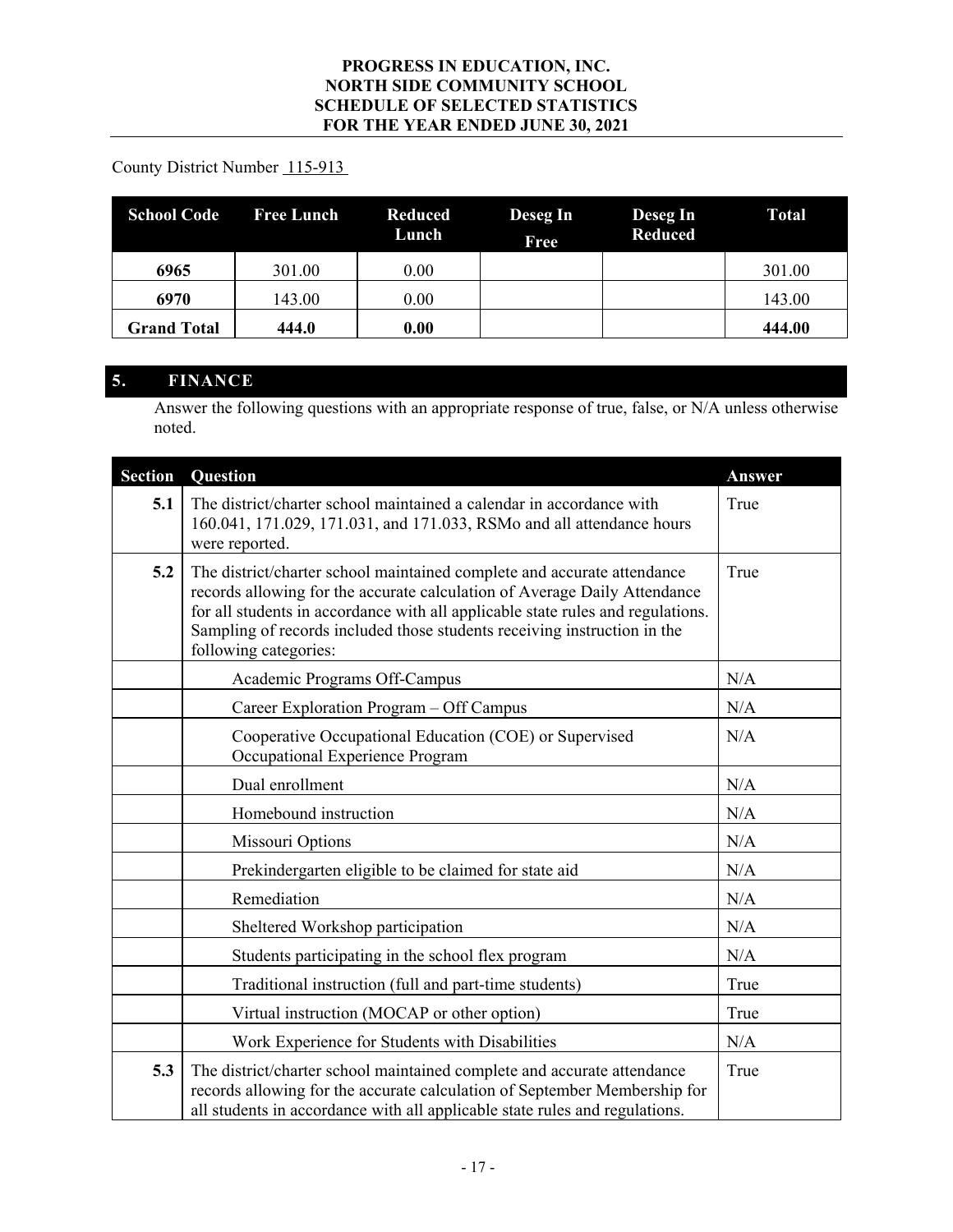County District Number 115-913

| 5.4  | The district/charter school maintained complete and accurate attendance<br>and other applicable records allowing for the accurate reporting of the State<br>FTE count for Free and Reduced Lunch for all students in accordance with<br>all applicable state rules and regulations.                                                                                                                                                                                                                                                                                                                                                                                                                                                                      | True      |
|------|----------------------------------------------------------------------------------------------------------------------------------------------------------------------------------------------------------------------------------------------------------------------------------------------------------------------------------------------------------------------------------------------------------------------------------------------------------------------------------------------------------------------------------------------------------------------------------------------------------------------------------------------------------------------------------------------------------------------------------------------------------|-----------|
| 5.5  | As required by Section 162.401, RSMo, a bond was purchased for the<br>district's/charter school's treasurer in the total amount of:                                                                                                                                                                                                                                                                                                                                                                                                                                                                                                                                                                                                                      | \$500,000 |
| 5.6  | The district's\charter school's deposits were secured during the year as<br>required by Sections 110.010 and 110.020, RSMo.                                                                                                                                                                                                                                                                                                                                                                                                                                                                                                                                                                                                                              | True      |
| 5.7  | The district maintained a separate bank account for all Debt Service Fund<br>monies in accordance with Section 108.180 and 165.011, RSMo. (Not<br>applicable to charter schools)                                                                                                                                                                                                                                                                                                                                                                                                                                                                                                                                                                         | N/A       |
| 5.8  | Salaries reported for educators in the October MOSIS Educator Core and<br>Educator School files are supported by complete and accurate payroll and<br>contract records.                                                                                                                                                                                                                                                                                                                                                                                                                                                                                                                                                                                  | True      |
| 5.9  | If a \$162,326 or 7% x SAT x WADA transfer was made in excess of<br>adjusted expenditures, the board approved a resolution to make the<br>transfer, which identified the specific projects to be funded by the transfer<br>and an expected expenditure date for the projects to be undertaken. (Not<br>applicable to charter schools)                                                                                                                                                                                                                                                                                                                                                                                                                    | N/A       |
| 5.10 | The district/charter school published a summary of the prior year's audit<br>report within thirty days of the receipt of the audit pursuant to Section<br>165.121, RSMo.                                                                                                                                                                                                                                                                                                                                                                                                                                                                                                                                                                                 | True      |
| 5.11 | The district has a professional development committee plan adopted by the<br>board with the professional development committee plan identifying the<br>expenditure of seventy-five percent $(75%)$ of one percent $(1%)$ of the<br>current year basic formula apportionment. Remaining 25% of 1% if not<br>spent must be restricted and spent on appropriate expenditures in the<br>future. Spending requirement is modified to seventy-five percent (75%) of<br>one half percent $(1/2%)$ of the current year basic formula apportionment if<br>through fiscal year 2024 the amount appropriated and expended to public<br>schools for transportation is less than twenty-five percent (25%) of<br>allowable cost. (Not applicable to charter schools.) | N/A       |
| 5.12 | The amount spent for approved professional development committee plan<br>activities was:                                                                                                                                                                                                                                                                                                                                                                                                                                                                                                                                                                                                                                                                 | N/A       |
| 5.13 | The district/charter school has posted, at least quarterly, a searchable<br>expenditure and revenue document or database detailing actual income,<br>expenditures, and disbursement for the current calendar or fiscal year on<br>the district or school website or other form of social media as required by<br>Section 160.066, RSMo.                                                                                                                                                                                                                                                                                                                                                                                                                  | False     |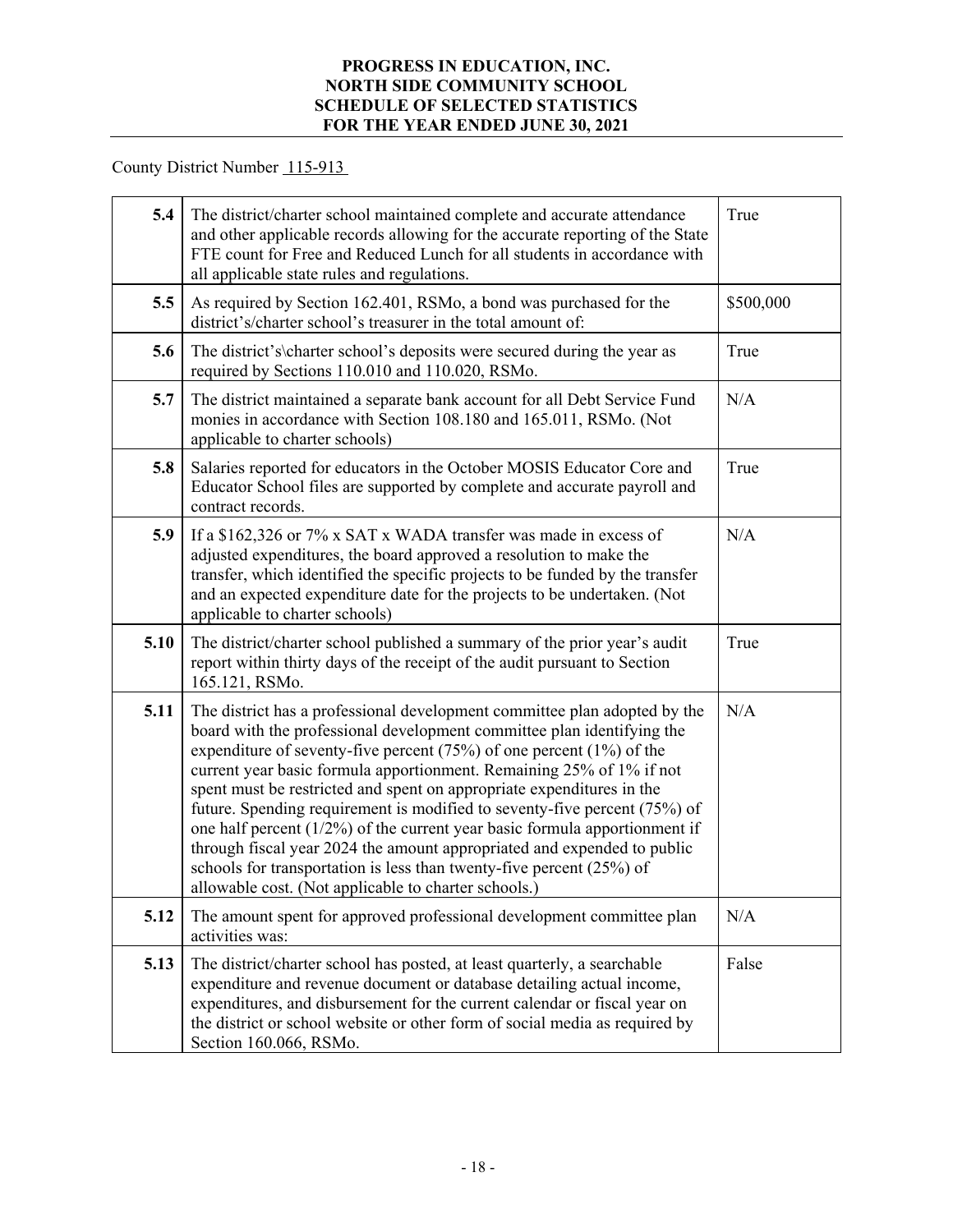# County District Number 115-913

# **6. TRANSPORTATION** (SECTION 163.161, RSMO)

Answer the following questions with an appropriate response of true, false, or N/A unless otherwise noted.

| <b>Section</b> | Question                                                                                                                                                                                                   | Answer |
|----------------|------------------------------------------------------------------------------------------------------------------------------------------------------------------------------------------------------------|--------|
| 6.1            | The school transportation allowable costs substantially conform to 5 CSR<br>30-261.040, Allowable Costs for State Transportation Aid.                                                                      | True   |
| 6.2            | The district's/charter school's pupil transportation ridership records are<br>maintained in a manner to accurately disclose in all material respects the<br>average number of regular riders transported.  | True   |
| 6.3            | Based on the ridership records, the average number of students (non-<br>disabled K-12, K-12 students with disabilities and career education)<br>transported on a regular basis (ADT) was:                  | True   |
|                | Eligible ADT                                                                                                                                                                                               | 165.0  |
|                | Ineligible ADT                                                                                                                                                                                             | 6.0    |
| 6.4            | The district's/charter school's transportation odometer mileage records are<br>maintained in a manner to accurately disclose in all material respects the<br>eligible and ineligible mileage for the year. | True   |
| 6.5            | Actual odometer records show the total district/charter-operated and<br>contracted mileage for the year was:                                                                                               | 27,195 |
| 6.6            | Of this total, the eligible non-disabled and students with disabilities route<br>miles and the ineligible non-route and disapproved miles (combined) was:                                                  |        |
|                | Eligible Miles                                                                                                                                                                                             | 25,161 |
|                | Ineligible Miles (Non-Route/Disapproved)                                                                                                                                                                   | 2,034  |
| 6.7            | Number of days the district/charter school operated the school<br>transportation system during the regular school year:                                                                                    | 100    |

Management Letter Comment: See "Required Reports" comment in the Required Communications letter.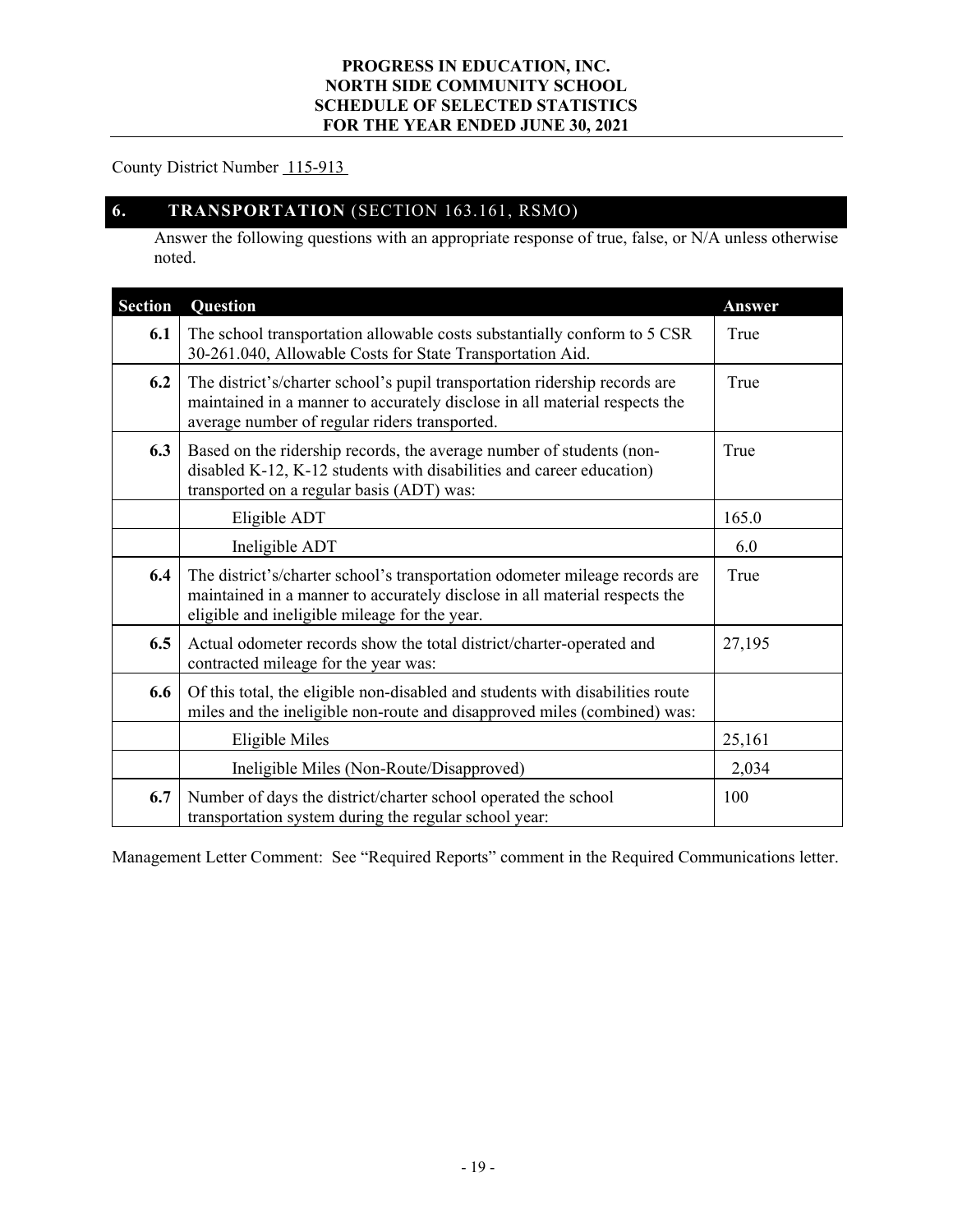#### **PROGRESS IN EDUCATION, INC. NORTH SIDE COMMUNITY SCHOOL SCHEDULE OF EXPENDITURES OF FEDERAL AWARDS FOR THE YEAR ENDED JUNE 30, 2021**

| FEDERAL GRANTOR/<br>PASS-THROUGH GRANTOR/<br>PROGRAM TITLE                                                                                                                 | <b>ASSISTANCE</b><br><b>LISTING</b><br><b>NUMBER</b> | <b>PASS-THROUGH</b><br><b>GRANTOR</b><br><b>NUMBER</b> | <b>EXPENDITURES</b>                 |  |
|----------------------------------------------------------------------------------------------------------------------------------------------------------------------------|------------------------------------------------------|--------------------------------------------------------|-------------------------------------|--|
| U.S. Department of Agriculture                                                                                                                                             |                                                      |                                                        |                                     |  |
| Passed-through Missouri Department of<br>Elementary and Secondary Education:                                                                                               |                                                      |                                                        |                                     |  |
| Child Nutrition Cluster:<br>COVID - 19 - National School Breakfast Program<br>COVID - 19 - National School Lunch and Snack Program<br><b>Total Child Nutrition Cluster</b> | 10.553<br>10.555                                     | 115-913<br>115-913                                     | \$<br>102,005<br>162,205<br>264,210 |  |
| U.S. Department of the Treasury                                                                                                                                            |                                                      |                                                        |                                     |  |
| Passed-through Missouri Department of                                                                                                                                      |                                                      |                                                        |                                     |  |
| Elementary and Secondary Education:                                                                                                                                        |                                                      |                                                        |                                     |  |
| COVID-19-Coronavirus Relief Fund                                                                                                                                           | 21.019                                               | 115-913                                                | 42,496                              |  |
| U.S. Department of Education                                                                                                                                               |                                                      |                                                        |                                     |  |
| Passed-through Missouri Department of                                                                                                                                      |                                                      |                                                        |                                     |  |
| Elementary and Secondary Education:                                                                                                                                        |                                                      |                                                        |                                     |  |
| Special Education Cluster (IDEA):                                                                                                                                          |                                                      |                                                        |                                     |  |
| Special Education - Grants to States                                                                                                                                       | 84.027                                               | 115-913                                                | 139,750                             |  |
| Title I - Grants to Local Educational Agencies                                                                                                                             | 84.010                                               | 115-913                                                | 340,559                             |  |
| Supporting Effective Instruction State Grants                                                                                                                              | 84.367                                               | 115-913                                                | 36,574                              |  |
| Student Support and Academic Enrichment Program                                                                                                                            | 84.424                                               | 115-913                                                | 21,959                              |  |
| COVID-19-Education Stabilization Fund                                                                                                                                      | 84.425C                                              | 115-913                                                | 35,758                              |  |
| COVID-19-Education Stabilization Fund                                                                                                                                      | 84.425D                                              | 115-913                                                | 398,804                             |  |
| Total COVID-19-Education Stabilization Fund                                                                                                                                |                                                      |                                                        | 434,562                             |  |
| Total U.S. Department of Education                                                                                                                                         |                                                      |                                                        | 973,404                             |  |
| Total Expenditures of Federal Awards                                                                                                                                       |                                                      |                                                        | 1,280,110<br>\$                     |  |

#### Note 1. Summary of Significant Accounting Policies

Expenditures reported on the Schedule are reported on the modified cash basis of accounting. Such expenditures are recognized following the cost principles contained in the Uniform Guidance, wherein certain types of expenditures are not allowable or are limited as to reimbursement. Progress In Education, Inc. has elected not to use the 10-percent de minimis indirect cost rate allowed under the Uniform Guidance.

#### Note 2. Basis of Presentation

The accompanying schedule of expenditures of federal awards (the "Schedule") includes the federal award activity of Progress In Education, Inc. under programs of the federal government for the year ended June 30, 2021. The information in this Schedule is presented in accordance with the requirements of Title 2 U.S. Code of Federal Regulations Part 200, Uniform Administrative Requirements, Cost Principles, and Audit Requirements for Federal Awards (Uniform Guidance). Because the Schedule presents only a selected portion of the operations of Progress In Education, Inc., it is not intended to and does not present the financial position, change in net assets or cash flows of Progress In Education, Inc.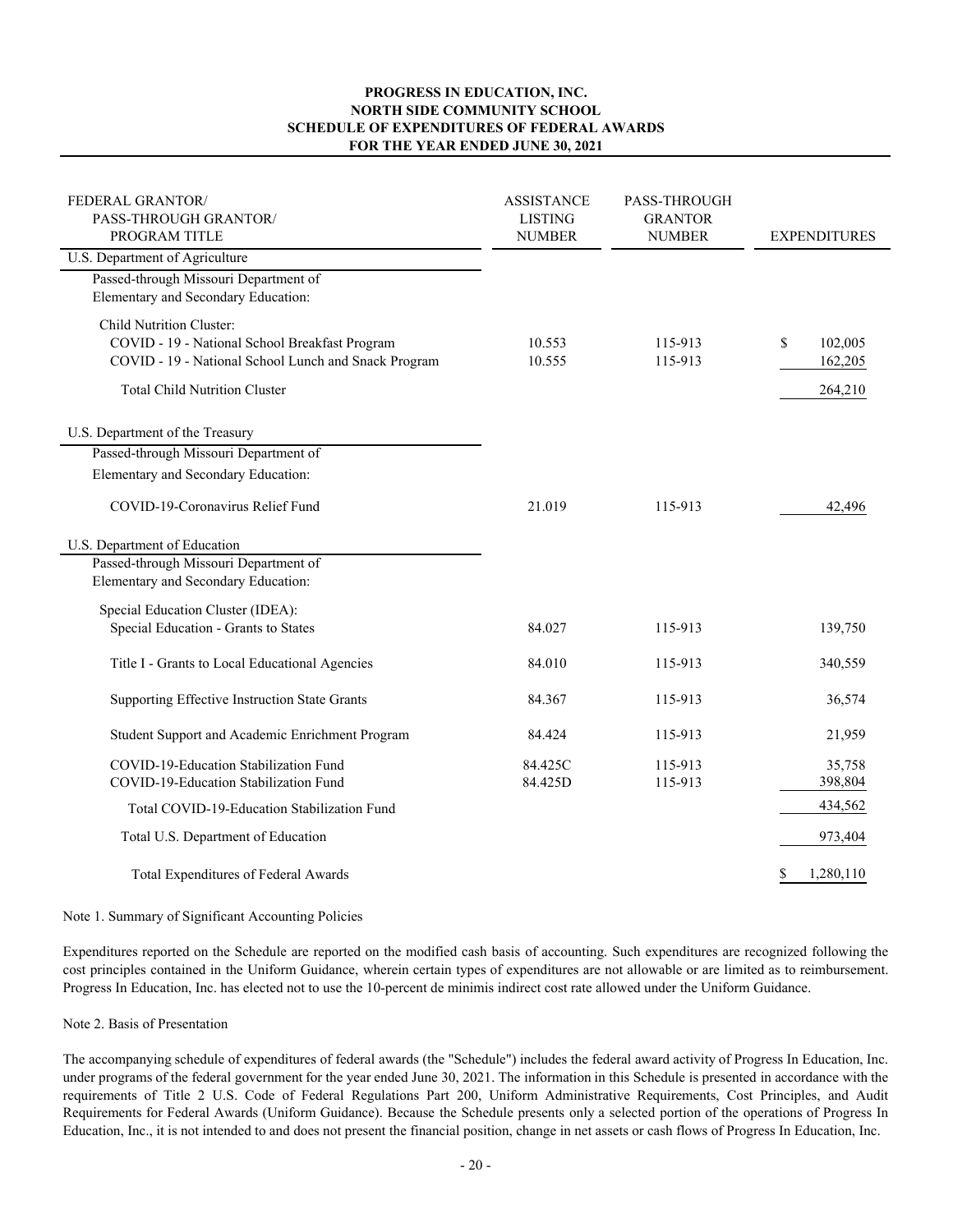**INTERNAL CONTROL AND COMPLIANCE**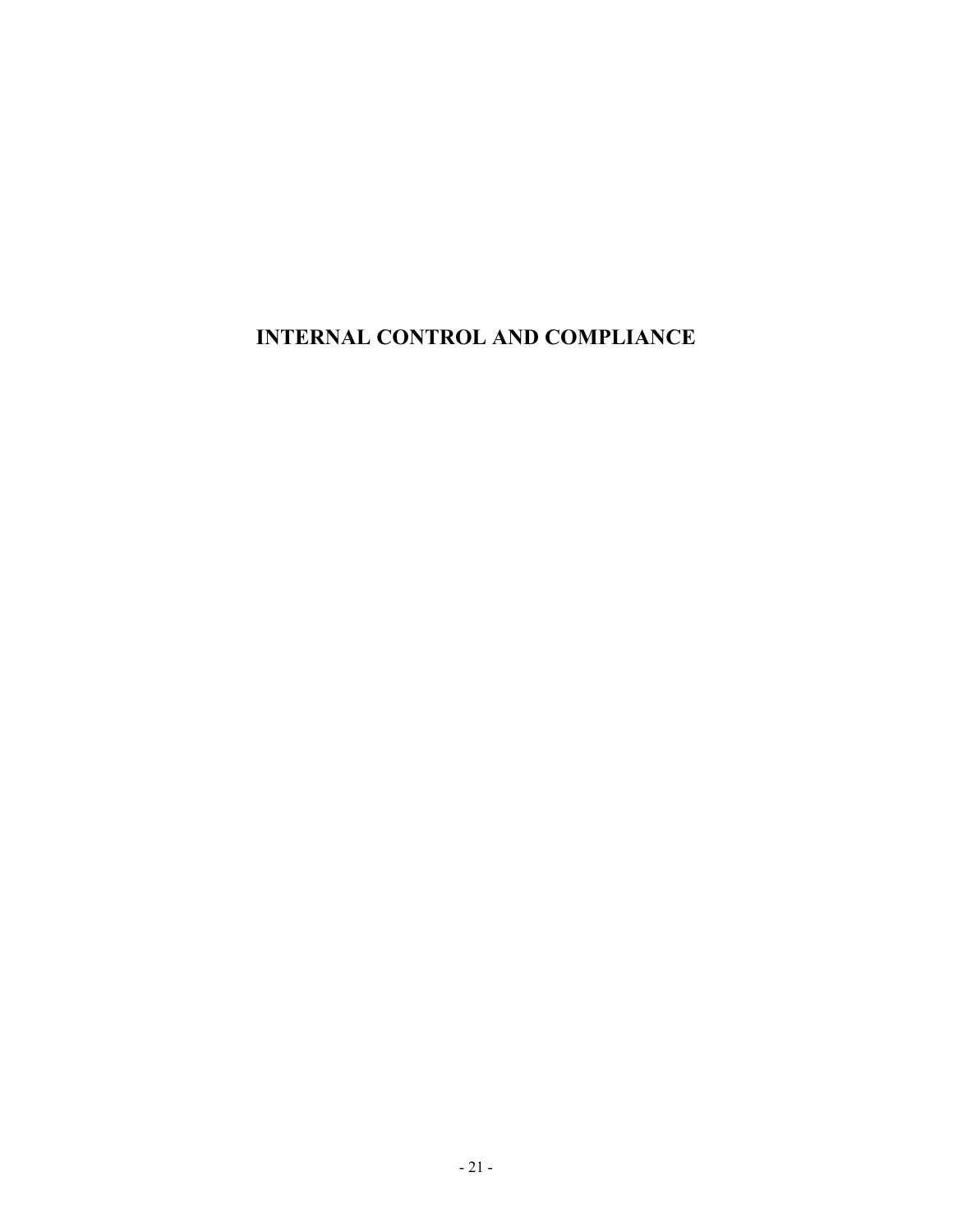

749 Driskill Drive Richmond, MO 64085

306 N Mason Carrollton, MO 64633

### **INDEPENDENT AUDITORS' REPORT ON THE ADMINISTRATION'S ASSERTIONS ABOUT COMPLIANCE WITH SPECIFIED REQUIREMENTS OF MISSOURI LAWS AND REGULATIONS**

To the Governing Board Progress in Education, Inc. North Side Community School

We have audited the administration's assertions, included in its representation letter dated February 3, 2022, that Progress in Education, Inc. - North Side Community School complied with the requirements of Missouri Laws and Regulations regarding the operation of a charter school; accurate disclosure by the School's attendance records of average daily attendance, resident membership on the last Wednesday of September, 2020 and the number of students eligible to receive free or reduced price lunches on the last Wednesday of January, 2021, and accurate disclosure by the School's pupil transportation records of the average students scheduled to be transported eligible and ineligible for state aid, the number of miles eligible and ineligible for state aid and the allowable costs for pupil transportation during the year ended June 30, 2021. As discussed in that representation letter, the administration is responsible for the School's compliance with those requirements. Our responsibility is to express an opinion on the administration's assertions about the School's compliance based on our audit.

Our audit was made in accordance with standards established by the American Institute of Certified Public Accountants and, accordingly, included examining evidence supporting compliance with the specified laws and regulations and performing such other procedures as we considered necessary in the circumstances. We believe that our examination provides a reasonable basis for our opinion. Our opinion does not provide a legal determination on the School's compliance with specified requirements.

In our opinion, the administration's assertions that the School complied with the aforementioned requirements for the year ended June 30, 2021, are fairly stated in all material respects.

We noted immaterial instances of noncompliance with the aforementioned requirements that we have reported to the administration of the School in the accompanying Schedule of State Findings.

This report is intended solely for the information and use of the Governing Board, administration, University of Missouri - St. Louis and the Missouri Department of Elementary and Secondary Education and is not intended to be and should not be used by anyone other than these specified parties.

Westbrook & Co. P.C.

February 3, 2022

**Member, American Institute of Certified Public Accountants; Missouri Society of Certified Public Accountants**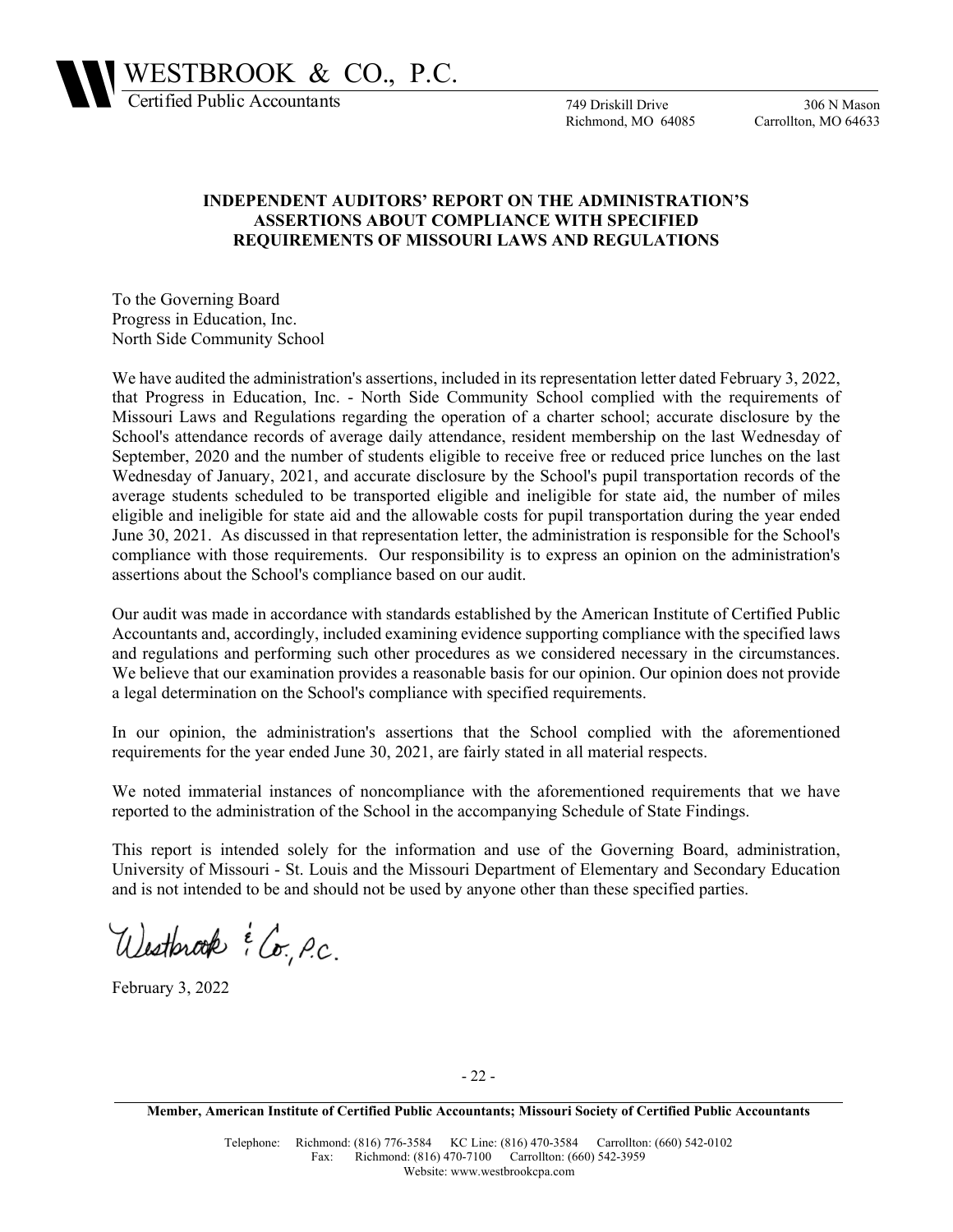# **TRANSPORTATION**

*Condition*: The School's eligible riders on the Application for State Transportation Aid did not agree to the summary ridership lists maintained by the School.

*Criteria*: DESE requires that accurate ridership counts for October and February be reported on the Application for State Transportation Aid.

*Cause*: The School does not have a review process to ensure that ridership is properly reported on the Application for State Transportation Aid.

*Effect*: Inaccurate ridership information was submitted to DESE.

*Recommendation*: We recommend that the School review the DESE transportation manual to ensure that all ridership is being properly tracked and reported.

*Auditee's Response:* The School will develop a review and reconciliation process to ensure accurate reporting on the Application for State Transportation Aid.

### **TRANSPORTATION**

*Condition*: The Number of Days Transportation System Operated reported on the School's Application for State Transportation Aid did not match the School's transportation records.

*Criteria*: DESE requires that the actual number of days the Transportation System Operated be reported on the Application for State Transportation Aid.

*Cause*: The Application for State Transportation Aid was not properly reviewed prior to being submitted to DESE.

*Effect*: Inaccurate information was submitted to DESE.

*Recommendation*: We recommend that the School implement review procedures to ensure that all information on the Application for State Transportation Aid has been correctly reported.

*Auditee's Response*: The School will implement an additional review process to ensure the number of days transported is accurately reported to DESE on the Application for State Transportation Aid.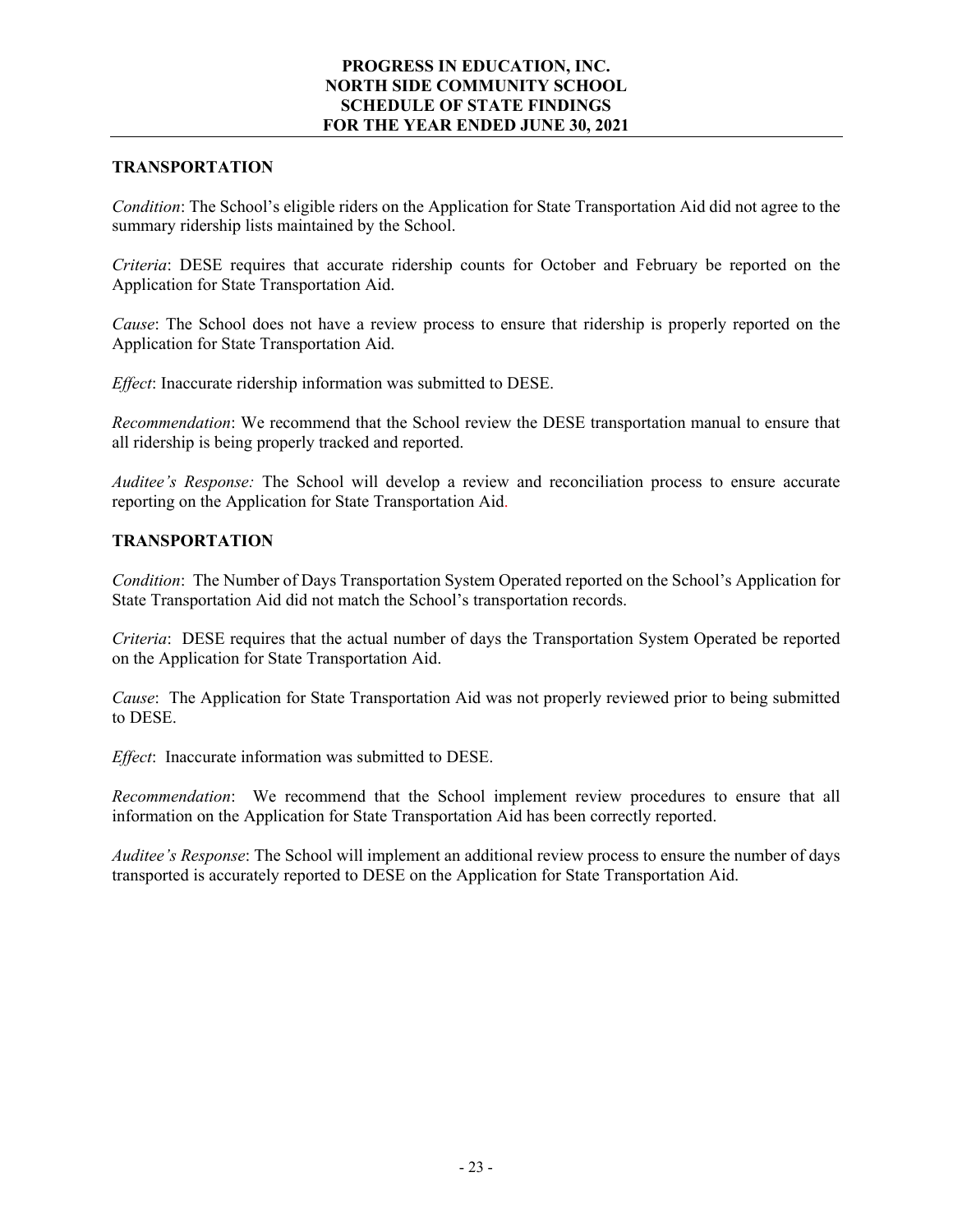# **ATTENDANCE**

*Condition*: The School's summer school hours reported on the Attendance Hours Summary Core Data report did not agree with summer school records maintained by the School.

*Criteria*: Attendance information must be reconciled to the information submitted to DESE.

*Cause*: The School did not have a reconciliation and review process to ensure the information was accurate.

*Effec*t: Inaccurate information was reported on the Attendance Hours Summary Core Data report.

*Recommendation*: We recommend that the School implement a reconciliation and review process to ensure the information in the School's attendance software agrees to the data uploaded to MOSIS and reported to DESE.

*Auditee's Response*: We have implemented a reconciliation and review process to ensure that information in the District's attendance software agrees to the data uploaded to MOSIS and reported to DESE.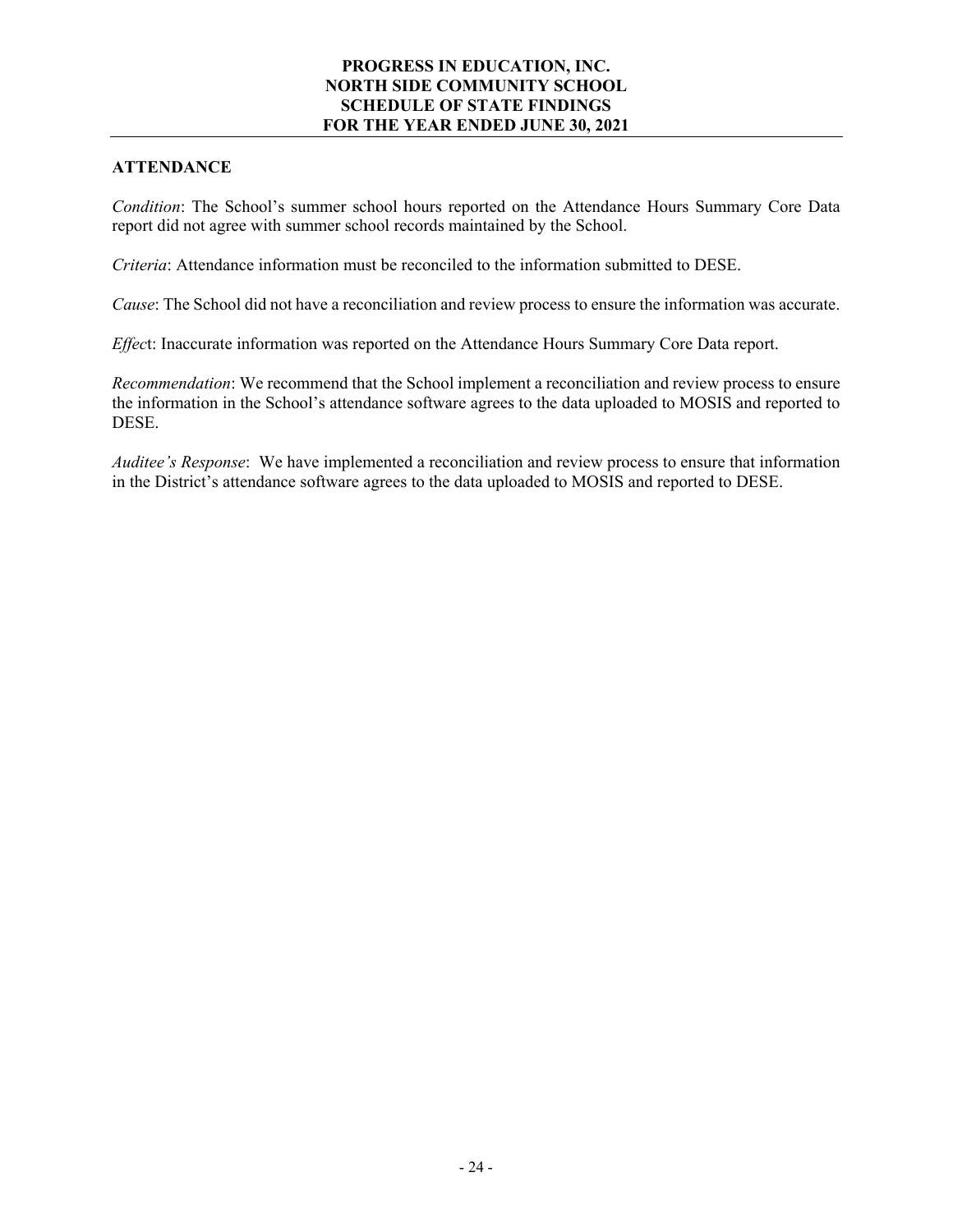

749 Driskill Drive Richmond, MO 64085

306 N Mason Carrollton, MO 64633

# **INDEPENDENT AUDITORS' REPORT ON INTERNAL CONTROL OVER FINANCIAL REPORTING AND ON COMPLIANCE AND OTHER MATTERS BASED ON AN AUDIT OF FINANCIAL STATEMENTS PERFORMED IN ACCORDANCE WITH** *GOVERNMENT AUDITING STANDARDS*

To the Governing Board Progress in Education, Inc. North Side Community School

We have audited, in accordance with auditing standards generally accepted in the United States of America and the standards applicable to financial audits contained in *Government Auditing Standards*, issued by the Comptroller General of the United States, the modified cash basis financial statements of Progress in Education, Inc. - North Side Community School for the year ended June 30, 2021, and the related notes to the financial statements, and have issued our report thereon dated February 3, 2022.

### **Internal Control Over Financial Reporting**

In planning and performing our audit of the financial statements, we considered the School's internal control over financial reporting (internal control) to determine the audit procedures that are appropriate in the circumstances for the purpose of expressing our opinion on the financial statements, but not for the purpose of expressing an opinion on the effectiveness of the School's internal control. Accordingly, we do not express an opinion on the effectiveness of the School's internal control.

A deficiency in internal control exists when the design or operation of a control does not allow management or employees, in the normal course of performing their assigned functions, to prevent, or detect and correct, misstatements on a timely basis. A material weakness is a deficiency, or a combination of deficiencies, in internal control such that there is a reasonable possibility that a material misstatement of the School's financial statements will not be prevented, or detected and corrected on a timely basis. A significant deficiency is a deficiency, or a combination of deficiencies, in internal control that is less severe than a material weakness, yet important enough to merit attention by those charged with governance.

Our consideration of internal control was for the limited purpose described in the first paragraph of this section and was not designed to identify all deficiencies in internal control that might be material weaknesses or significant deficiencies. Given these limitations, during our audit we did not identify any deficiencies in internal control that we consider to be material weaknesses. However, material weaknesses may exist that have not been identified.

**Member, American Institute of Certified Public Accountants; Missouri Society of Certified Public Accountants**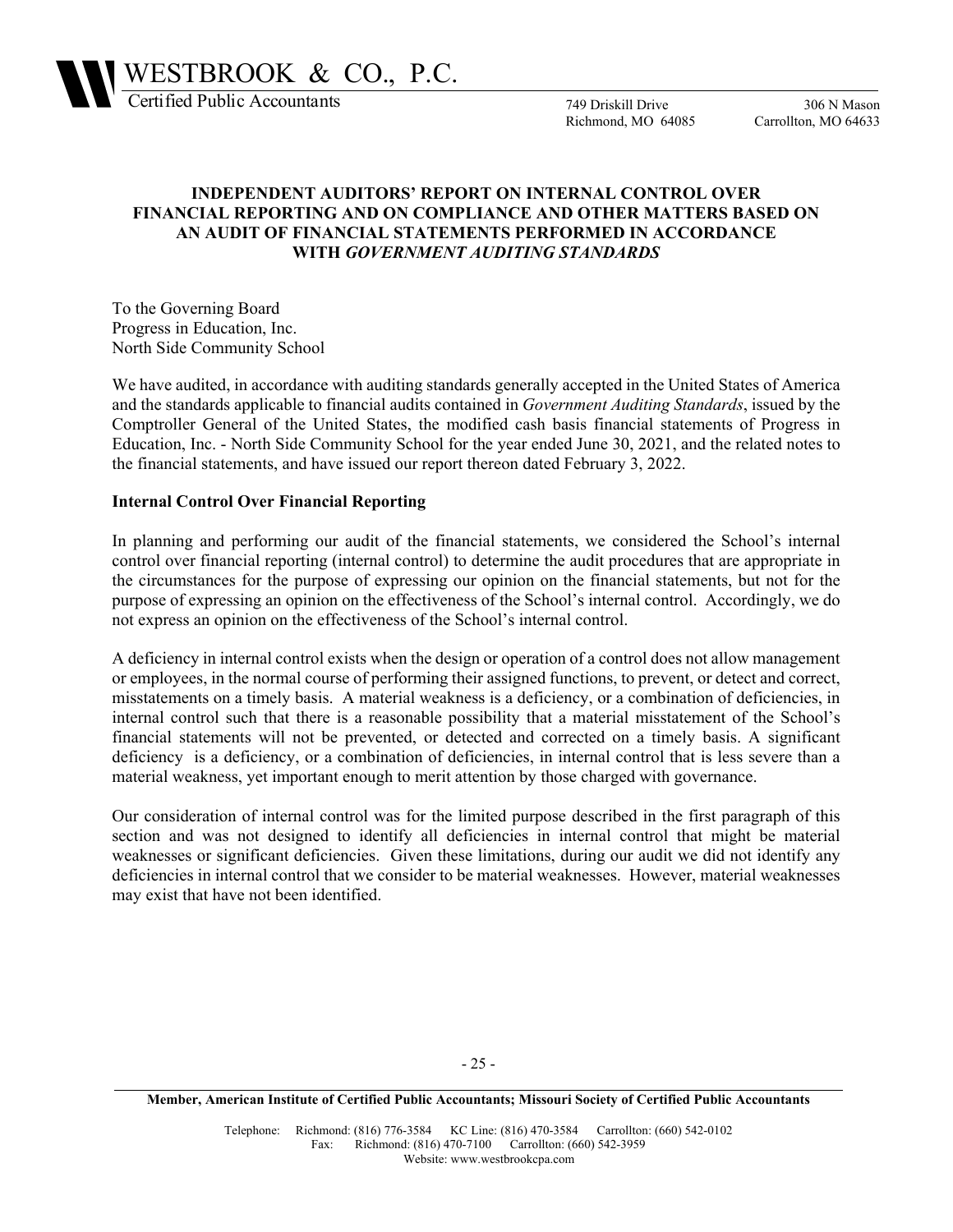### **Compliance and Other Matters**

As part of obtaining reasonable assurance about whether the School's financial statements are free from material misstatement, we performed tests of its compliance with certain provisions of laws, regulations, contracts and grant agreements, noncompliance with which could have a direct and material effect on the determination of financial statement amounts. However, providing an opinion on compliance with those provisions was not an objective of our audit, and accordingly, we do not express such an opinion. The results of our tests disclosed no instances of noncompliance that are required to be reported under *Government Auditing Standards.* 

### **Purpose of this Report**

The purpose of this report is solely to describe the scope of our testing of internal control and compliance and the result of that testing, and not to provide an opinion on the effectiveness of the School's internal control or on compliance. This report is an integral part of an audit performed in accordance with *Government Auditing Standards* in considering the School's internal control and compliance. Accordingly, this communication is not suitable for any other purpose.

Westbrook : Co. P.C.

Richmond, Missouri February 3, 2022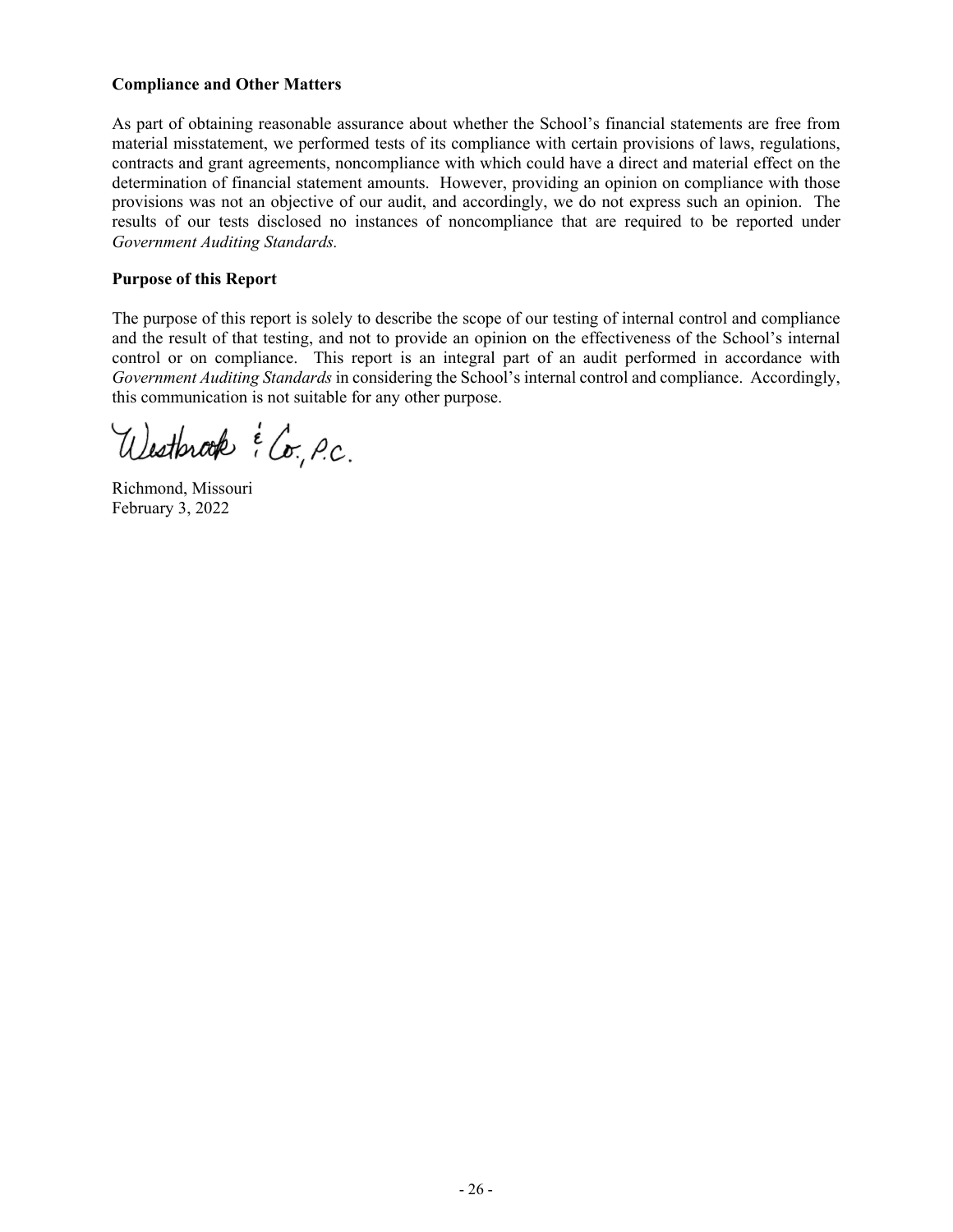

749 Driskill Drive Richmond, MO 64085

306 N Mason Carrollton, MO 64633

# **INDEPENDENT AUDITORS' REPORT ON COMPLIANCE FOR EACH MAJOR FEDERAL PROGRAM AND ON INTERNAL CONTROL OVER COMPLIANCE REQUIRED BY THE UNIFORM GUIDANCE**

To the Governing Board Progress in Education, Inc. North Side Community School

#### **Report on Compliance for Each Major Federal Program**

We have audited Progress in Education, Inc. - North Side Community School's compliance with the types of compliance requirements described in the *OMB Compliance Supplement* that could have a direct and material effect on each of the School's major federal programs for the year ended June 30, 2021. The School's major federal programs are identified in the summary of auditors' results section of the accompanying schedule of findings and questioned costs.

### *Management's Responsibility*

Management is responsible for compliance with the requirements of federal statutes, regulations, and the terms and conditions of its federal awards applicable to its federal programs.

### *Auditors' Responsibility*

Our responsibility is to express an opinion on compliance for each of the School's major federal programs based on our audit of the types of compliance requirements referred to above. We conducted our audit of compliance in accordance with auditing standards generally accepted in the United States of America; the standards applicable to financial audits contained in *Government Auditing Standards*, issued by the Comptroller General of the United States; and the audit requirements of Title 2 U.S. *Code of Federal Regulations* Part 200, *Uniform Administrative Requirements, Cost Principles, and Audit Requirements for Federal Awards* (Uniform Guidance)*.* Those standards and the Uniform Guidance require that we plan and perform the audit to obtain reasonable assurance about whether noncompliance with the types of compliance requirements referred to above that could have a direct and material effect on a major federal program occurred. An audit includes examining, on a test basis, evidence about the School's compliance with those requirements and performing such other procedures as we considered necessary in the circumstances.

We believe that our audit provides a reasonable basis for our opinion on compliance for each major federal program. However, our audit does not provide a legal determination of the School's compliance.

### *Opinion on Each Major Federal Program*

In our opinion, the School complied, in all material respects, with the compliance requirements referred to above that could have a direct and material effect on each of its major federal programs for the year ended June 30, 2021.

- 27 -

**Member, American Institute of Certified Public Accountants; Missouri Society of Certified Public Accountants**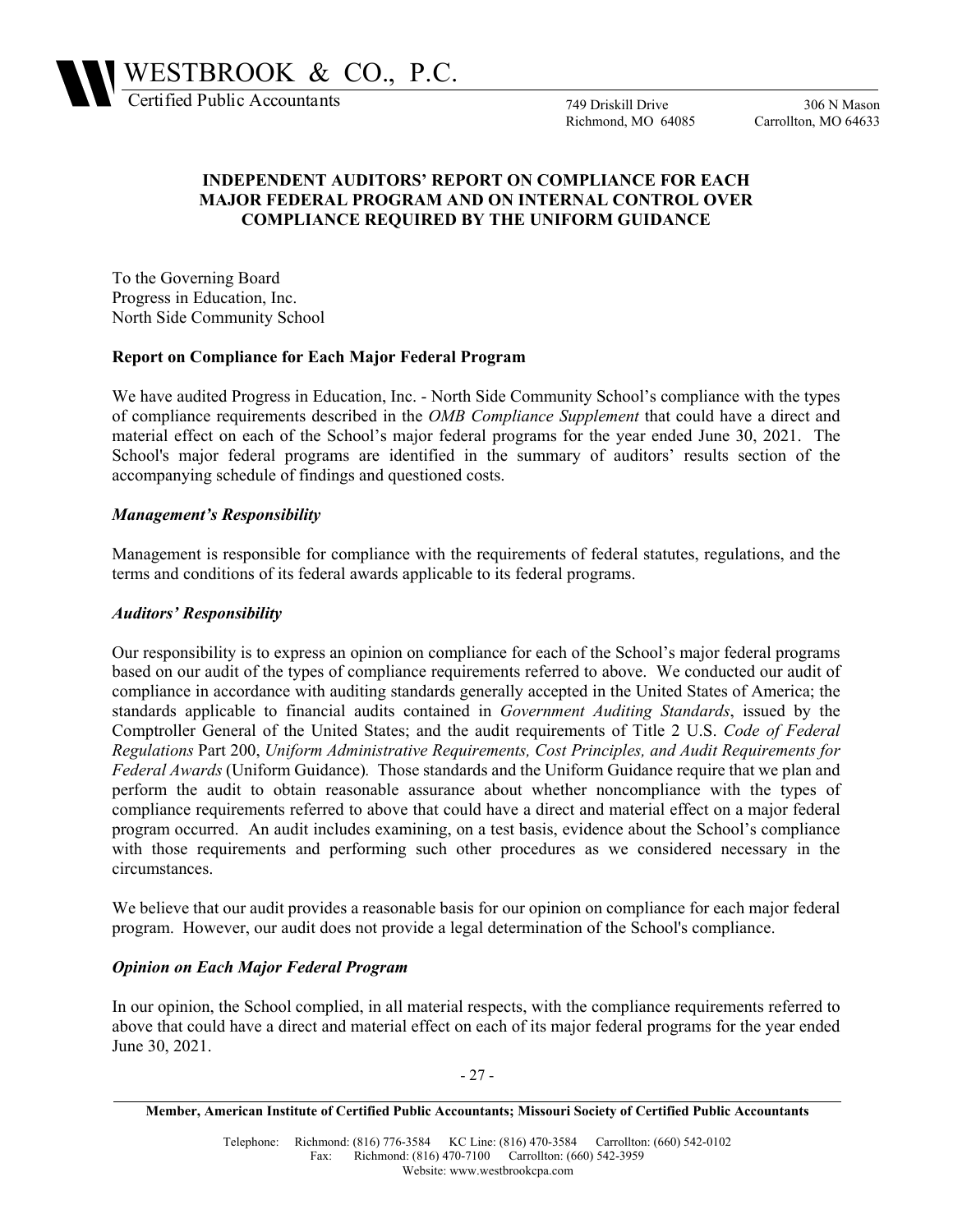### **Report on Internal Control Over Compliance**

Management of the School is responsible for establishing and maintaining effective internal control over compliance with the types of compliance requirements referred to above. In planning and performing our audit of compliance, we considered the School's internal control over compliance with the types of requirements that could have a direct and material effect on each major federal program to determine the auditing procedures that are appropriate in the circumstances for the purpose of expressing an opinion on compliance for each major federal program, and to test and report on internal control over compliance in accordance with the Uniform Guidance, but not for the purpose of expressing an opinion on the effectiveness of internal control over compliance. Accordingly, we do not express an opinion on the effectiveness of the School's internal control over compliance.

A deficiency in internal control over compliance exists when the design or operation of a control over compliance does not allow management or employees, in the normal course of performing their assigned functions, to prevent, or detect and correct, noncompliance with a type of compliance requirement of a federal program on a timely basis. A material weakness in internal control over compliance is a deficiency, or combination of deficiencies, in internal control over compliance, such that there is a reasonable possibility that material noncompliance with a type of compliance requirement of a federal program will not be prevented, or detected and corrected, on a timely basis. A significant deficiency in internal control over compliance is a deficiency, or a combination of deficiencies, in internal control over compliance with a type of compliance requirement of a federal program that is less severe than a material weakness in internal control over compliance, yet important enough to merit attention by those charged with governance.

Our consideration of internal control over compliance was for the limited purpose described in the first paragraph of this section and was not designed to identify all deficiencies in internal control over compliance that might be material weaknesses or significant deficiencies. We did not identify any deficiencies in internal control over compliance that we consider to be material weaknesses. However, material weaknesses may exist that have not been identified.

The purpose of this report on internal control over compliance is solely to describe the scope of our testing of internal control over compliance and the results of that testing based upon the requirements of the Uniform Guidance. Accordingly, this report is not suitable for any other purpose.

Westbrook : Co. P.C.

Richmond, Missouri February 3, 2022